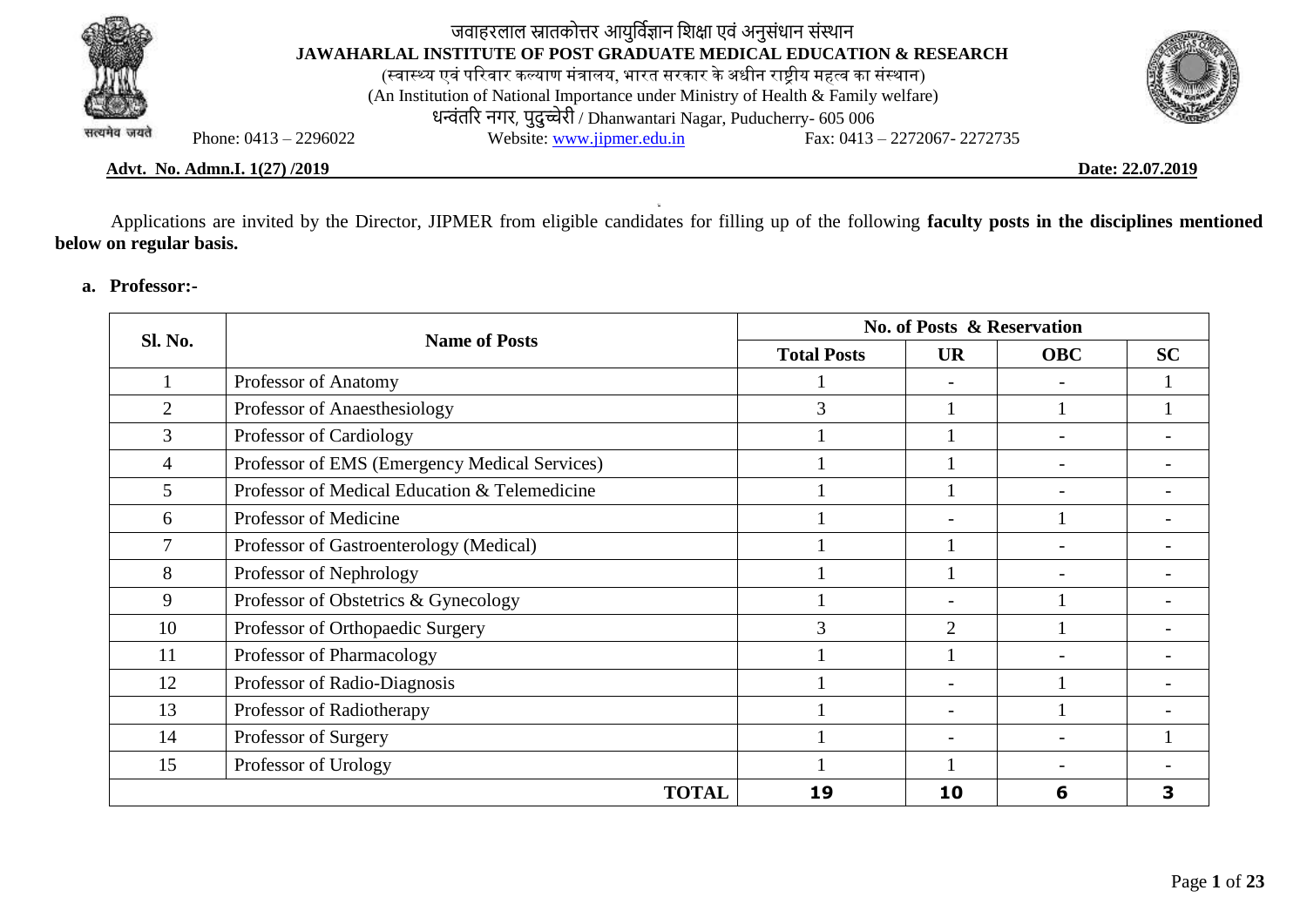| Sl.No.         | <b>Name of Posts</b>                                    | <b>No. of Posts &amp; Reservation</b> |                          |                |           |           |                          |  |  |  |  |
|----------------|---------------------------------------------------------|---------------------------------------|--------------------------|----------------|-----------|-----------|--------------------------|--|--|--|--|
|                |                                                         | <b>Total Posts</b>                    | <b>UR</b>                | <b>OBC</b>     | <b>SC</b> | <b>ST</b> | <b>EWS</b>               |  |  |  |  |
|                | <b>Assistant Professor of Endocrinology</b>             |                                       |                          |                |           |           |                          |  |  |  |  |
| $\overline{2}$ | Assistant Professor of EMS (Emergency Medical Services) | 2                                     |                          |                |           |           |                          |  |  |  |  |
| 3              | <b>Assistant Professor of ENT</b>                       | $\overline{2}$                        |                          |                |           |           |                          |  |  |  |  |
| 4              | <b>Assistant Professor of Forensic Medicine</b>         |                                       |                          |                |           |           |                          |  |  |  |  |
| 5              | <b>Assistant Professor of Geriatric Medicine</b>        | $\overline{2}$                        | $\overline{2}$           |                |           |           |                          |  |  |  |  |
| 6              | Assistant Professor of Medical Education & Telemedicine |                                       |                          |                |           |           | $\overline{\phantom{0}}$ |  |  |  |  |
|                | <b>Assistant Professor of Medicine</b>                  | $\overline{2}$                        | $\overline{\phantom{a}}$ | $\overline{2}$ |           |           | $\overline{\phantom{0}}$ |  |  |  |  |
| 8              | <b>Assistant Professor of Neurosurgery</b>              |                                       |                          |                |           |           |                          |  |  |  |  |
| 9              | Assistant Professor of Obstetrics & Gynecology          | $\overline{2}$                        | $\overline{2}$           |                |           |           |                          |  |  |  |  |
| 10             | <b>Assistant Professor of Ophthalmology</b>             |                                       |                          |                |           |           |                          |  |  |  |  |
| 11             | <b>Assistant Professor of Orthopedic Surgery</b>        |                                       |                          |                |           |           | $1*$                     |  |  |  |  |
| 12             | <b>Assistant Professor of Pharmacology</b>              | $\gamma$                              | $\mathcal{D}$            |                |           |           |                          |  |  |  |  |
| 13             | <b>Assistant Professor of Pediatrics</b>                |                                       |                          |                |           |           |                          |  |  |  |  |
| 14             | <b>Assistant Professor of Pediatric surgery</b>         |                                       | $\overline{\phantom{a}}$ |                |           |           |                          |  |  |  |  |
| 15             | <b>Assistant Professor of Radiotherapy</b>              |                                       |                          |                |           |           |                          |  |  |  |  |
| 16             | <b>Assistant Professor of Surgery</b>                   | $\overline{2}$                        |                          |                |           |           |                          |  |  |  |  |
| 17             | <b>Assistant Professor of Transfusion Medicine</b>      |                                       |                          |                |           |           |                          |  |  |  |  |
|                | <b>TOTAL</b>                                            | 24                                    | 13                       | 6              | 3         |           |                          |  |  |  |  |

Note:- The numbers of vacancies are subject to variation. \*If no candidate has applied against EWS category than the candidate under UR category **may be considered.**

## **Horizontal Reservation:-**

**Five (5) posts** (Backlog Vacancies) have been reserved for persons with disabilities (PwDs) – **OPH** category on horizontal reservation

The following physical abilities are required to fill up these posts on horizontal basis. Sitting, standing, walking, manipulation by fingers and reading  $\&$ writing)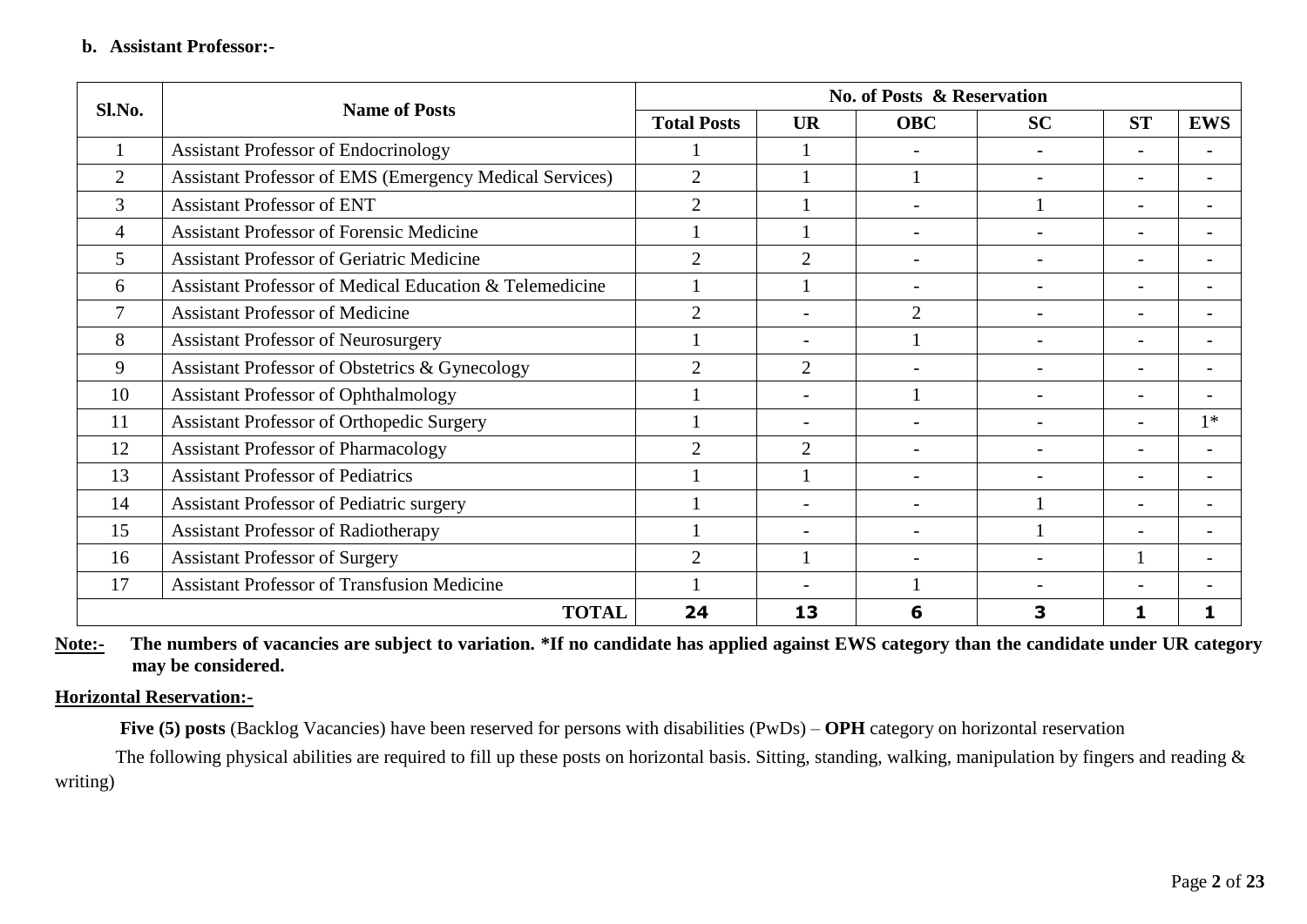## **SCALES OF PAY**:

| <b>Post</b>                | Level | <b>Scale</b>      |
|----------------------------|-------|-------------------|
| <b>Professor</b>           | 14A   | $168900 - 220400$ |
| <b>Assistant Professor</b> | 12    | $101500 - 167400$ |

## **AGE LIMIT**:

| Post                       | Not exceeding as on closing date i.e. 30.08.2019 |
|----------------------------|--------------------------------------------------|
| <b>Professor</b>           | 58 years                                         |
| <b>Assistant Professor</b> | 50 years                                         |

## **AGE RELAXATION:**

Age relaxation can be availed only if the posts are reserved in particular category as per rules of Government of India.

| Sl. No | <b>Name of the Category</b> | <b>Age Relaxation</b> |
|--------|-----------------------------|-----------------------|
|        | OBC                         | 3 (Three) years       |
|        | SC/ST                       | 5 (Five) years        |

In addition, if the candidates belong to **Persons with Disabilities / Government Servants** may avail age relaxation as per rules of Government of India.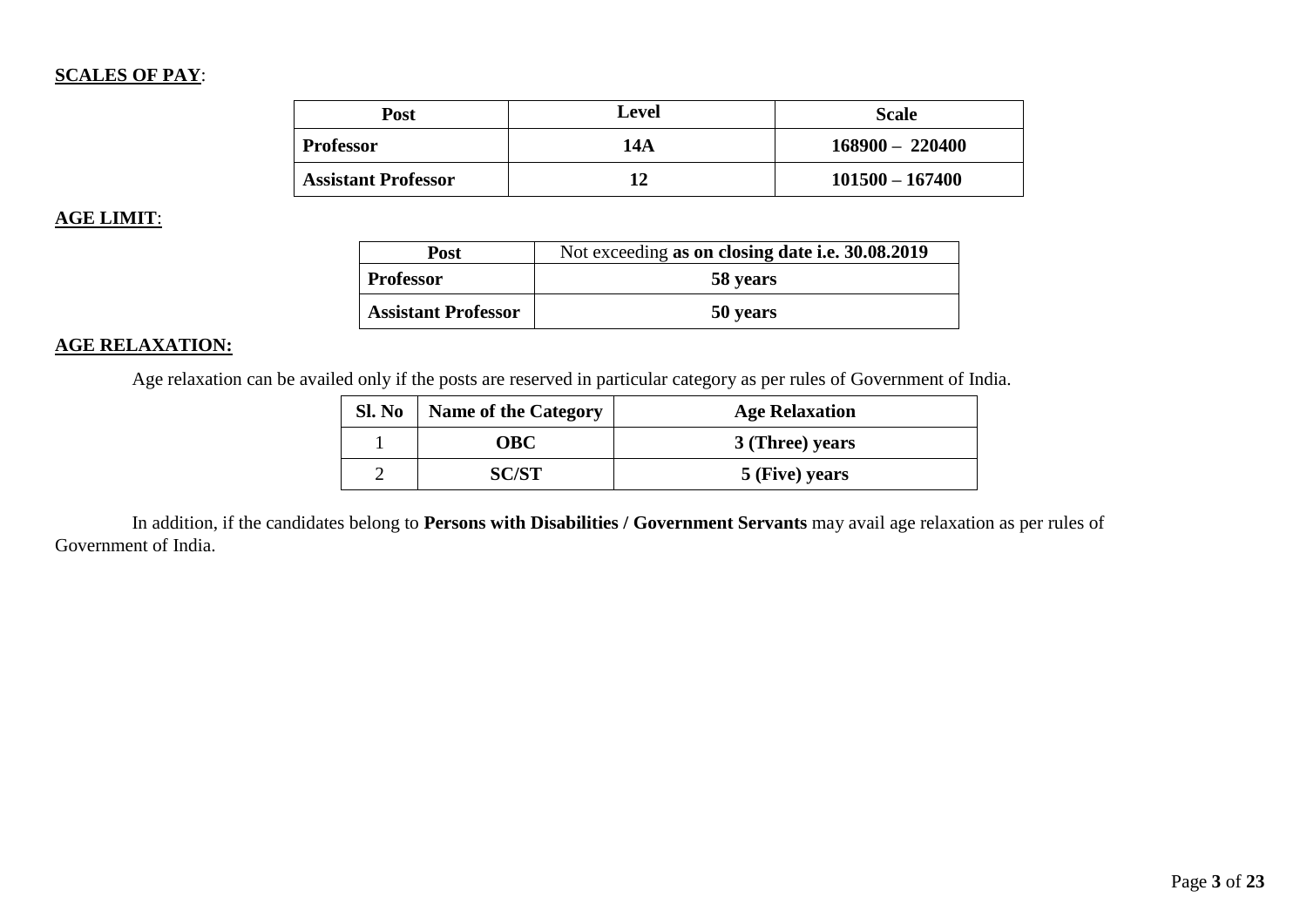# **PROFESSOR**

| Post           | <b>Name of Posts</b>        |              |           | <b>No. of Posts &amp; Reservation</b> |           |                          |            | <b>Essential Qualification &amp; Experience for the post</b>                                                                                                                                                                                                                                                                                                                                                                                                                                                                                                                                                                                                                                                                                                                                                                                                                                                                                                                                                                                                                                                                                                                                                            |
|----------------|-----------------------------|--------------|-----------|---------------------------------------|-----------|--------------------------|------------|-------------------------------------------------------------------------------------------------------------------------------------------------------------------------------------------------------------------------------------------------------------------------------------------------------------------------------------------------------------------------------------------------------------------------------------------------------------------------------------------------------------------------------------------------------------------------------------------------------------------------------------------------------------------------------------------------------------------------------------------------------------------------------------------------------------------------------------------------------------------------------------------------------------------------------------------------------------------------------------------------------------------------------------------------------------------------------------------------------------------------------------------------------------------------------------------------------------------------|
| code           |                             | <b>Total</b> | <b>UR</b> | <b>OBC</b>                            | <b>SC</b> | <b>ST</b>                | <b>EWS</b> |                                                                                                                                                                                                                                                                                                                                                                                                                                                                                                                                                                                                                                                                                                                                                                                                                                                                                                                                                                                                                                                                                                                                                                                                                         |
|                | Professor of Anatomy        | $\mathbf 1$  |           |                                       |           |                          |            | FOR MEDICAL CANDIDATES:<br><b>Essential Qualification:</b><br>A Medical qualification included in the first or second Schedule or Part II of the<br>$\mathbf{i}$ .<br>third Schedule to the Indian Medical Council Act of 1956 (persons possessing<br>qualifications included in part II or third schedule should also fulfill the conditions<br>specified in Section 13 (3) of the Act.)<br>ii.<br>A Postgraduate qualification, e.g. MD/MS in Anatomy or a recognized<br>qualification equivalent thereto in the respective discipline or subject<br><b>Experience:</b><br>Fourteen years teaching and/or research experience in a recognized institution in Anatomy<br>after obtaining the qualifying degree of MD/MS in Anatomy or a qualification recognized<br>equivalent thereto.<br>FOR NON-MEDICAL CANDIDATES:<br><b>Essential Qualification &amp; Experience:</b><br>i) Master's Degree in Anatomy from a recognized Institution or a recognized<br>qualification equivalent thereto.<br>ii) Doctorate Degree of a recognized University.<br>iii) Fourteen years teaching and/or research experience in a recognized Institution<br>in the discipline/subject concerned after obtaining the Doctorate Degree. |
| $\overline{2}$ | Professor of Anesthesiology | 3            |           |                                       |           | $\overline{\phantom{a}}$ |            | <b>Essential Qualification:</b><br>Same of Professor of Anatomy at Post Code 1 above<br>i.<br>A Postgraduate qualification, e.g. MD in Anesthesiology or a recognized<br>ii.<br>qualification equivalent thereto in the respective discipline or subject<br><b>Experience:</b><br>Fourteen years teaching and/or research experience in a recognized institution in<br>Anesthesiology after obtaining the qualifying degree of M.D in Anesthesiology or a<br>qualification recognized equivalent thereto.                                                                                                                                                                                                                                                                                                                                                                                                                                                                                                                                                                                                                                                                                                               |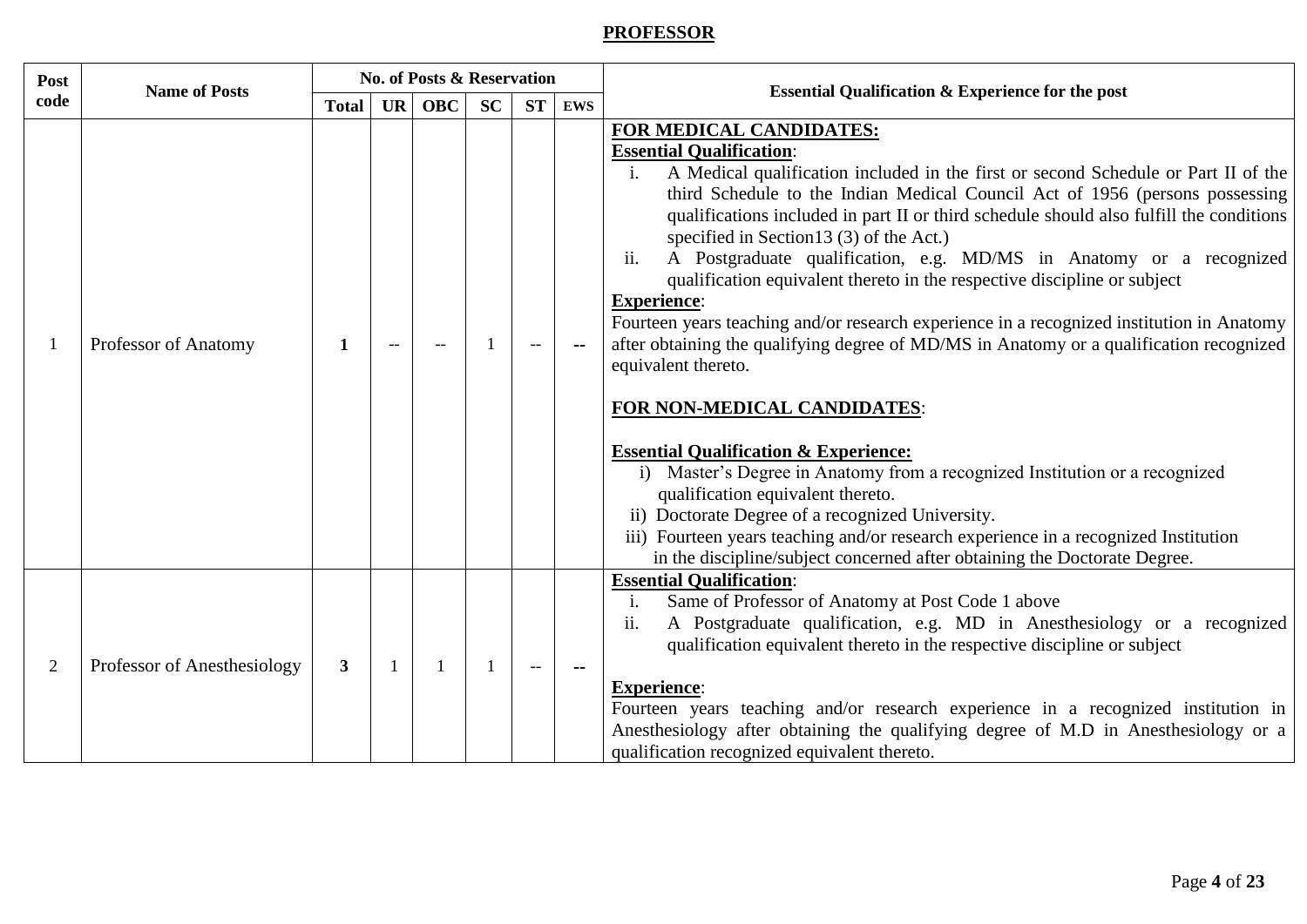| Post           | <b>Name of Posts</b>                                                 |              |              | <b>No. of Posts &amp; Reservation</b> |           |           |                | <b>Essential Qualification &amp; Experience for the post</b>                                                                                                                                                                                                                                                                                                                                                                                                                                                                                                                                                                                                                                                                                                                                                |  |  |
|----------------|----------------------------------------------------------------------|--------------|--------------|---------------------------------------|-----------|-----------|----------------|-------------------------------------------------------------------------------------------------------------------------------------------------------------------------------------------------------------------------------------------------------------------------------------------------------------------------------------------------------------------------------------------------------------------------------------------------------------------------------------------------------------------------------------------------------------------------------------------------------------------------------------------------------------------------------------------------------------------------------------------------------------------------------------------------------------|--|--|
| code           |                                                                      | <b>Total</b> | <b>UR</b>    | <b>OBC</b>                            | <b>SC</b> | <b>ST</b> | <b>EWS</b>     |                                                                                                                                                                                                                                                                                                                                                                                                                                                                                                                                                                                                                                                                                                                                                                                                             |  |  |
| 3              | Professor of Cardiology                                              | 1            |              |                                       |           | $-$       | $\overline{a}$ | <b>Essential Qualification:</b><br>Same of Professor of Anatomy at Post Code 1 above.<br>$\mathbf{i}$ .<br>and<br>ii.<br>D.M. in Cardiology (two years or three years or five years recognized course) or a<br>qualification recognized equivalent thereto.<br><b>Experience:</b><br>Twelve years teaching and, or research experience in a recognized institution in<br>Cardiology after obtaining the qualifying degree of D.M. in Cardiology (two years or five<br>years course recognized after MBBS) or a qualification recognized equivalent thereto.<br>(or)<br>Eleven years teaching and, or research experience in a recognized institution in<br>Cardiology for the candidates possessing three years recognized degree of D.M. in<br>Cardiology or a qualification recognized equivalent thereto |  |  |
| $\overline{4}$ | Emergency<br>Professor<br>οf<br><b>Medical Service</b>               | $\mathbf{1}$ |              | $-$                                   |           |           |                | <b>Essential Qualification:</b><br>Same of Professor of Anatomy at Post Code 1 above<br>i.<br>ii.<br>A Postgraduate qualification, i.e. M.D. in Emergency Medical Service or a<br>recognized qualification equivalent thereto.<br><b>Experience:</b><br>Fourteen years teaching and/or research experience in a recognized institution in<br>Emergency Medical Service after obtaining the qualifying degree of M.D. in Emergency<br>Medical Service or a qualification recognized equivalent thereto.<br>Note: If candidates ie., MD Emergency Medicine are not available, then candidates with<br>qualification in M.D. General Medicine or M.S. General Surgery will be considered.                                                                                                                      |  |  |
| 5              | Professor<br>Medical<br>of<br>Education<br>& Tele Medicine<br>(NTTC) | $\mathbf{1}$ | $\mathbf{1}$ | $\overline{\phantom{m}}$              |           |           |                | <b>Essential Qualification (Non - Medical):</b><br>Post Graduate Qualifications, i.e. Master's Degree in Medical Education & Tele<br>i.<br>Medicine or allied subjects.<br>A Doctorate (Ph. D.) Degree from a recognized University/institute.<br>ii.<br><b>Experience:</b><br>14 years' teaching and/or research experience in Medical Education & Tele Medicine or<br>subject concerned after obtaining the Doctorate Degree                                                                                                                                                                                                                                                                                                                                                                              |  |  |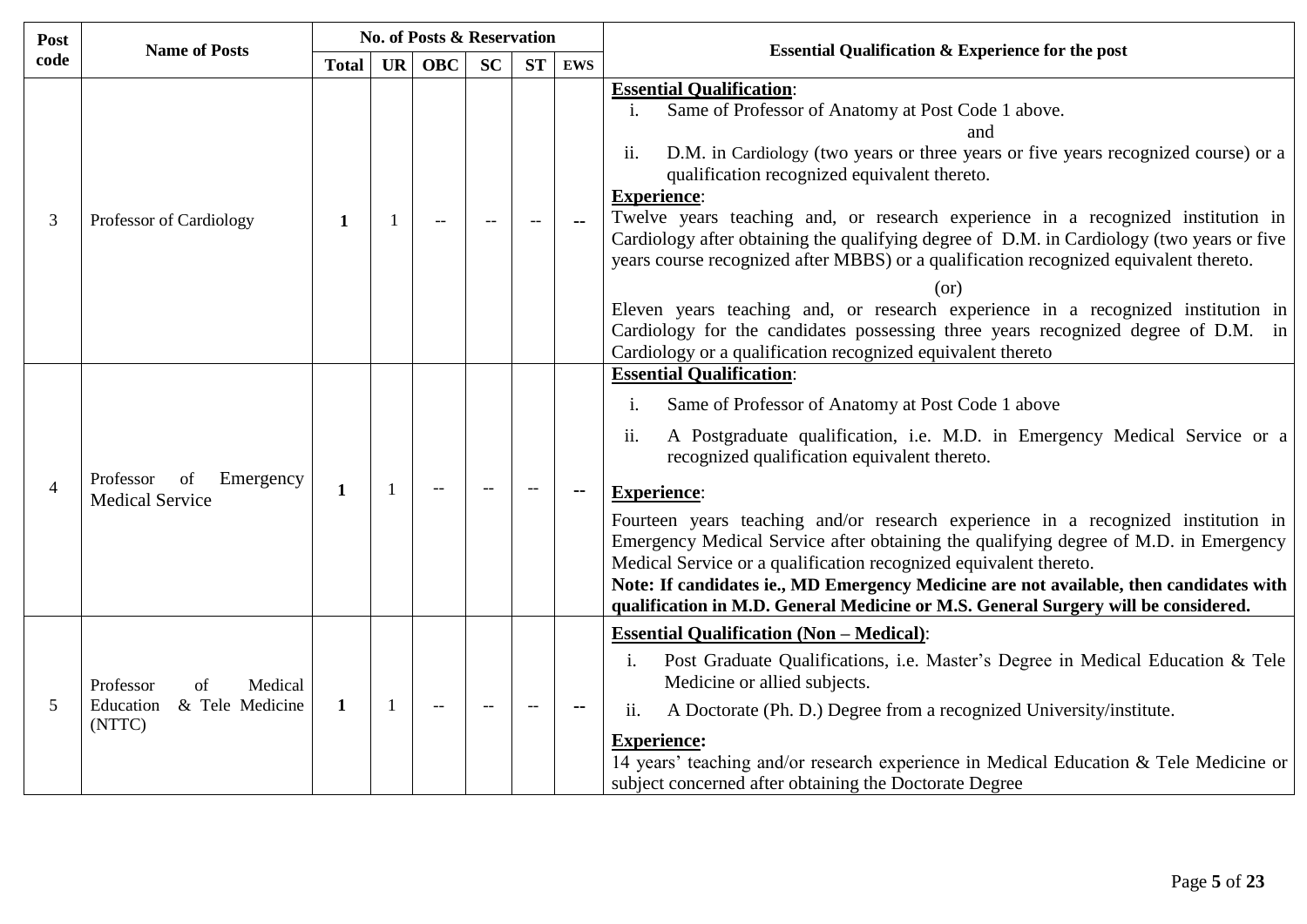| Post | <b>Name of Posts</b>                           |              |           | <b>No. of Posts &amp; Reservation</b> |           |           |            | <b>Essential Qualification &amp; Experience for the post</b>                                                                                                                                                                                                                                                                                                                                                                                                                                                                                                                                                                                                                                                                                                                                                                                                             |  |  |
|------|------------------------------------------------|--------------|-----------|---------------------------------------|-----------|-----------|------------|--------------------------------------------------------------------------------------------------------------------------------------------------------------------------------------------------------------------------------------------------------------------------------------------------------------------------------------------------------------------------------------------------------------------------------------------------------------------------------------------------------------------------------------------------------------------------------------------------------------------------------------------------------------------------------------------------------------------------------------------------------------------------------------------------------------------------------------------------------------------------|--|--|
| code |                                                | <b>Total</b> | <b>UR</b> | <b>OBC</b>                            | <b>SC</b> | <b>ST</b> | <b>EWS</b> |                                                                                                                                                                                                                                                                                                                                                                                                                                                                                                                                                                                                                                                                                                                                                                                                                                                                          |  |  |
| 6    | Professor of Medicine                          | 1            |           |                                       |           |           |            | <b>Essential Qualification:</b><br>Same of Professor of Anatomy at Post Code 1 above<br>1.<br>A Postgraduate qualification, i.e. M.D in Medicine or a recognized qualification<br>ii.<br>equivalent thereto.<br><b>Experience:</b><br>Fourteen years teaching and/or research experience in a recognized institution in Medicine<br>after obtaining the qualifying degree of M.D in Medicine or a qualification recognized<br>equivalent thereto.                                                                                                                                                                                                                                                                                                                                                                                                                        |  |  |
|      | Professor<br>Medical<br>of<br>Gastroenterology | 1            |           |                                       |           |           |            | <b>Essential Qualification:</b><br>Same of Professor of Anatomy at Post Code 1 above.<br>1.<br>and<br>ii.<br>D.M. in Medical Gastroenterology (two years or three years or five years<br>recognized course) or a qualification recognized equivalent thereto.<br><b>Experience:</b><br>Twelve years teaching and, or research experience in a recognized institution in Medical<br>Gastroenterology after obtaining the qualifying degree of D.M. in Medical<br>Gastroenterology (two years or five years course recognized after MBBS) or a<br>qualification recognized equivalent thereto.<br>(or)<br>Eleven years teaching and, or research experience in a recognized institution in Medical<br>Gastroenterology for the candidates possessing three years recognized degree of D.M. in<br>Medical Gastroenterology or a qualification recognized equivalent thereto |  |  |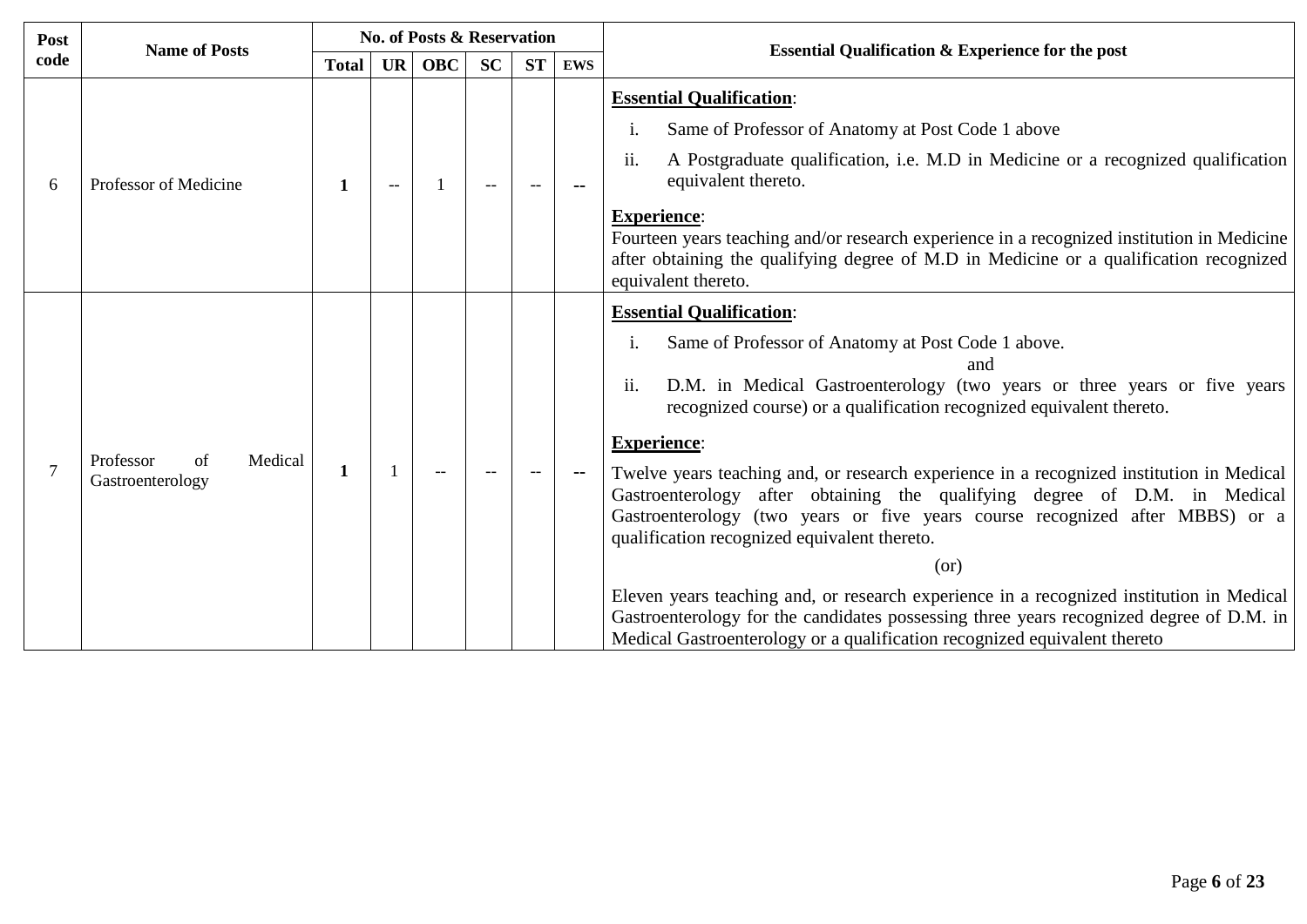| Post |                                           |                         |                | <b>No. of Posts &amp; Reservation</b> |           |           |                          |                                                                                                                                                                                                                                                                                                                                                                                                                                                                                                                                                                                                                                                                                                                                                                                                                |  |  |
|------|-------------------------------------------|-------------------------|----------------|---------------------------------------|-----------|-----------|--------------------------|----------------------------------------------------------------------------------------------------------------------------------------------------------------------------------------------------------------------------------------------------------------------------------------------------------------------------------------------------------------------------------------------------------------------------------------------------------------------------------------------------------------------------------------------------------------------------------------------------------------------------------------------------------------------------------------------------------------------------------------------------------------------------------------------------------------|--|--|
| code | <b>Name of Posts</b>                      | <b>Total</b>            | <b>UR</b>      | <b>OBC</b>                            | <b>SC</b> | <b>ST</b> | <b>EWS</b>               | <b>Essential Qualification &amp; Experience for the post</b>                                                                                                                                                                                                                                                                                                                                                                                                                                                                                                                                                                                                                                                                                                                                                   |  |  |
| 8    | Professor of Nephrology                   | 1                       |                |                                       |           |           |                          | <b>Essential Qualification:</b><br>Same of Professor of Anatomy at Post Code 1 above<br>$\mathbf{1}$ .<br>and<br>ii.<br>D.M. in Nephrology (two years or three years or five years recognized course) or a<br>qualification recognized equivalent thereto.<br><b>Experience:</b><br>Twelve years teaching and, or research experience in a recognized institution in<br>Nephrology after obtaining the qualifying degree of D.M. in Nephrology (two years or<br>five years course recognized after MBBS) or a qualification recognized equivalent<br>thereto.<br>(OR)<br>Eleven years teaching and, or research experience in a recognized institution in<br>Nephrology for the candidates possessing three years recognized degree of D.M. in<br>Nephrology or a qualification recognized equivalent thereto. |  |  |
| 9    | Professor of Obstetrics &<br>Gynecology   | 1                       | $-$            |                                       |           |           |                          | <b>Essential Qualification:</b><br>Same of Professor of Anatomy at Post Code 1 above<br>1.<br>ii.<br>A Postgraduate qualification, i.e. M.D / M.S in Obstetrics and Gynecology or a<br>recognized qualification equivalent thereto.<br><b>Experience:</b><br>Fourteen years teaching and/or research experience in a recognized institution in<br>Obstetrics and Gynecology after obtaining the qualifying degree of M.D / MS in<br>Obstetrics and Gynecology or a qualification recognized equivalent thereto.                                                                                                                                                                                                                                                                                                |  |  |
| 10   | Orthopaedic<br>Professor<br>of<br>surgery | $\overline{\mathbf{3}}$ | $\overline{2}$ |                                       |           | --        | $\overline{\phantom{a}}$ | <b>Essential Qualification:</b><br>Same of Professor of Anatomy at Post Code 1 above<br>1.<br>A Postgraduate qualification, i.e. M.S. in Orthopedics or a recognized qualification<br>equivalent thereto.<br><b>Experience:</b><br>Fourteen years teaching and/or research experience in a recognized institution in<br>Orthopedics after obtaining the qualifying degree of M.S. in Orthopedics or a qualification<br>recognized equivalent thereto.                                                                                                                                                                                                                                                                                                                                                          |  |  |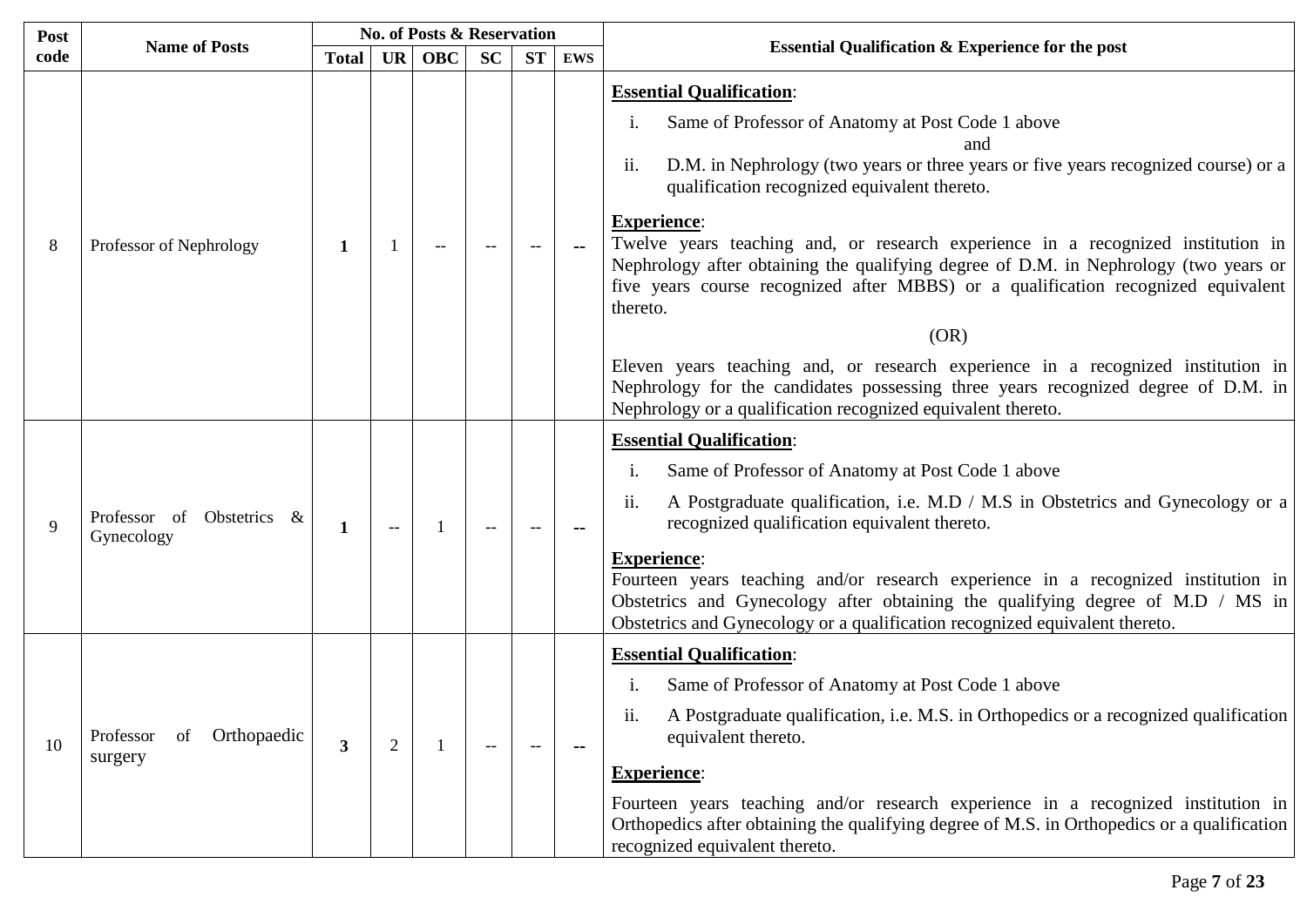| Post |                              |              |           | <b>No. of Posts &amp; Reservation</b> |           |           |               |                                                                                                                                                                                                                                                                                                                                                                                                                                                                                                                                                                                                                                                                                                                                                                                                                                                                                 |  |  |
|------|------------------------------|--------------|-----------|---------------------------------------|-----------|-----------|---------------|---------------------------------------------------------------------------------------------------------------------------------------------------------------------------------------------------------------------------------------------------------------------------------------------------------------------------------------------------------------------------------------------------------------------------------------------------------------------------------------------------------------------------------------------------------------------------------------------------------------------------------------------------------------------------------------------------------------------------------------------------------------------------------------------------------------------------------------------------------------------------------|--|--|
| code | <b>Name of Posts</b>         | <b>Total</b> | <b>UR</b> | <b>OBC</b>                            | <b>SC</b> | <b>ST</b> | <b>EWS</b>    | <b>Essential Qualification &amp; Experience for the post</b>                                                                                                                                                                                                                                                                                                                                                                                                                                                                                                                                                                                                                                                                                                                                                                                                                    |  |  |
| 11   | Professor of Pharmacology    | 1            |           |                                       |           |           | $\sim$ $\sim$ | <b>Essential Qualification:</b><br>Same of Professor of Anatomy at Post Code 1 above<br>$\mathbf{i}$ .<br>ii.<br>A Postgraduate qualification, i.e. M.D. in Pharmacology or a recognized<br>qualification equivalent thereto.<br><b>Experience:</b><br>Fourteen years teaching and/or research experience in a recognized institution in<br>Pharmacology after obtaining the qualifying degree of M.D. in Pharmacology or a<br>qualification recognized equivalent thereto.<br>FOR NON-MEDICAL CANDIDATES:<br><b>Essential Qualification:</b><br>i. Post Graduate Qualifications, i.e. Master's Degree in Pharmacology or allied<br>subjects.<br>A Doctorate (Ph. D.) Degree from a recognized University/institute.<br>ii.<br><b>Experience:</b><br>14 years' teaching and/or research experience in Pharmacology or subject concerned after<br>obtaining the Doctorate Degree |  |  |
| 12   | Professor of Radio-Diagnosis | 1            | $-$       |                                       |           |           |               | <b>Essential Qualification:</b><br>Same of Professor of Anatomy at Post Code 1 above<br>$\mathbf{i}$ .<br>A Postgraduate qualification, i.e. M.D. in Radio-Diagnosis or a recognized<br>ii.<br>qualification equivalent thereto.<br><b>Experience:</b><br>Fourteen years teaching and/or research experience in a recognized institution in Radio-<br>Diagnosis after obtaining the qualifying degree of M.D. in Radio-Diagnosis or a<br>qualification recognized equivalent thereto.                                                                                                                                                                                                                                                                                                                                                                                           |  |  |
| 13   | Professor of Radiotherapy    | 1            |           | $\mathbf{1}$                          |           |           |               | <b>Essential Qualification:</b><br>Same of Professor of Anatomy at Post Code 1 above<br>$\mathbf{i}$ .<br>ii.<br>A Postgraduate qualification, i.e. M.D. in Radiotherapy or a recognized<br>qualification equivalent thereto.<br><b>Experience:</b><br>Fourteen years teaching and/or research experience in a recognized institution in<br>Radiotherapy after obtaining the qualifying degree of M.D. in Radiotherapy or a<br>qualification recognized equivalent thereto.                                                                                                                                                                                                                                                                                                                                                                                                     |  |  |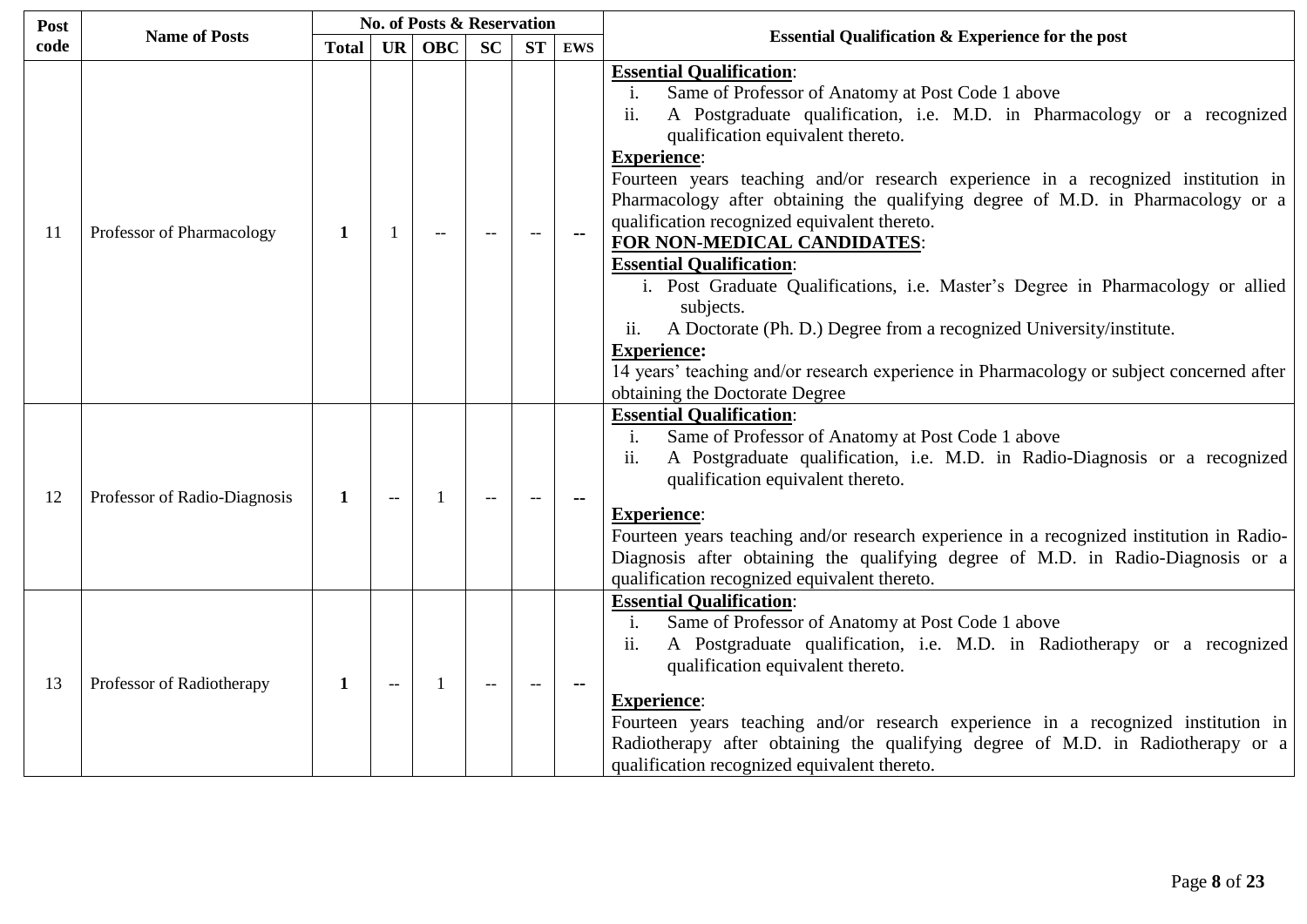| Post | <b>Name of Posts</b> |              |           | <b>No. of Posts &amp; Reservation</b> |    |           |               | <b>Essential Qualification &amp; Experience for the post</b>                                                                                                                                                                                                                                                                                                                                                                                                                                                                                                                                                                                                                                                                                                                        |  |  |
|------|----------------------|--------------|-----------|---------------------------------------|----|-----------|---------------|-------------------------------------------------------------------------------------------------------------------------------------------------------------------------------------------------------------------------------------------------------------------------------------------------------------------------------------------------------------------------------------------------------------------------------------------------------------------------------------------------------------------------------------------------------------------------------------------------------------------------------------------------------------------------------------------------------------------------------------------------------------------------------------|--|--|
| code |                      | <b>Total</b> | <b>UR</b> | <b>OBC</b>                            | SC | <b>ST</b> | <b>EWS</b>    |                                                                                                                                                                                                                                                                                                                                                                                                                                                                                                                                                                                                                                                                                                                                                                                     |  |  |
| 14   | Professor of Surgery | 1            |           |                                       |    | --        |               | <b>Essential Qualification:</b><br>Same of Professor of Anatomy at Post Code 1 above<br>$\mathbf{1}$ .<br>A Postgraduate qualification, i.e. M.S. in Surgery or a recognized qualification<br>11.<br>equivalent thereto.<br><b>Experience:</b><br>Fourteen years teaching and/or research experience in a recognized institution in Surgery<br>after obtaining the qualifying degree of M.S. in Surgery or a qualification recognized<br>equivalent thereto.                                                                                                                                                                                                                                                                                                                        |  |  |
| 15   | Professor of Urology | 1            |           |                                       |    |           | $\sim$ $\sim$ | <b>Essential Qualification:</b><br>Same of Professor of Anatomy at Post Code 1 above<br>1.<br>and<br>ii.<br>M.Ch. in Urology (two years or three years or five years recognized course) or a<br>qualification recognized equivalent thereto.<br><b>Experience:</b><br>Twelve years teaching and, or research experience in a recognized institution in Urology<br>after obtaining the qualifying degree of M.Ch. in Urology (two years or five years course<br>recognized after MBBS) or a qualification recognized equivalent thereto.<br>(OR)<br>Eleven years teaching and, or research experience in a recognized institution in Urology<br>for the candidates possessing three years recognized degree of M.Ch. in Urology or a<br>qualification recognized equivalent thereto. |  |  |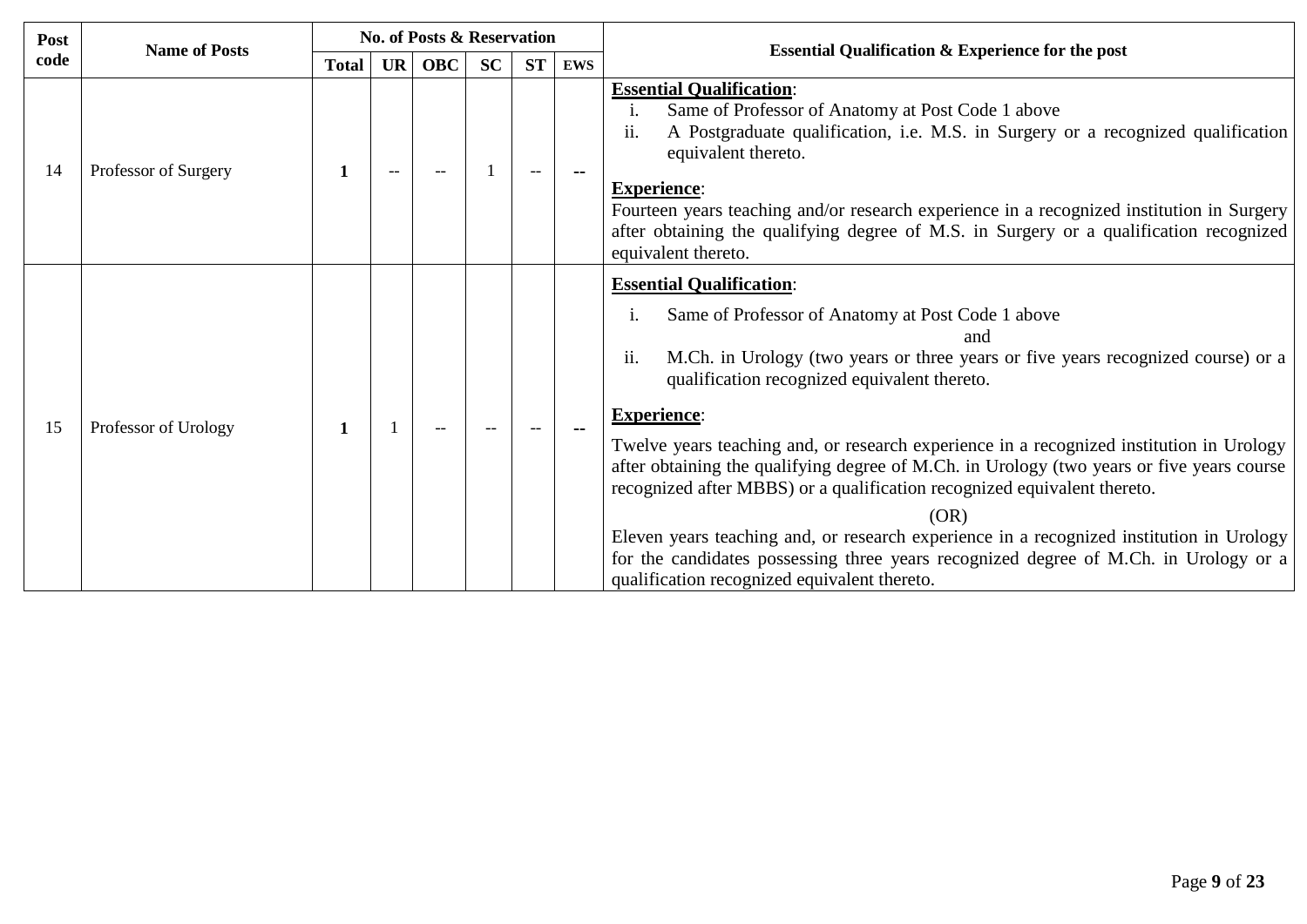# **ASSISTANT PROFESSOR**

| Post           | <b>Name of Posts</b>                                             |                |    | <b>No. of Posts &amp; Reservation</b> |           |           |            | <b>Essential Qualification &amp; Experience for the post</b>                                                                                                                                                                                                                                                                                                                                                                                                                                                                                                                                                                                                                                                                                        |  |  |
|----------------|------------------------------------------------------------------|----------------|----|---------------------------------------|-----------|-----------|------------|-----------------------------------------------------------------------------------------------------------------------------------------------------------------------------------------------------------------------------------------------------------------------------------------------------------------------------------------------------------------------------------------------------------------------------------------------------------------------------------------------------------------------------------------------------------------------------------------------------------------------------------------------------------------------------------------------------------------------------------------------------|--|--|
| code           |                                                                  | <b>Total</b>   | UR | <b>OBC</b>                            | <b>SC</b> | <b>ST</b> | <b>EWS</b> |                                                                                                                                                                                                                                                                                                                                                                                                                                                                                                                                                                                                                                                                                                                                                     |  |  |
|                | Professor<br>Assistant<br>of<br>Endocrinology                    | 1              |    |                                       |           |           |            | <b>Essential Qualification:</b><br>Same of Professor of Anatomy at Post Code 1 above.<br>$\mathbf{1}$ .<br>and<br>ii.<br>D.M. in Endocrinology (two years or three years or five years recognized course)<br>or a qualification recognized equivalent thereto.<br><b>Experience:</b><br>One year teaching and, or research experience in a recognized institution in<br>Endocrinology after obtaining the qualifying degree of D.M. in Endocrinology (two years<br>or five years recognized course after MBBS) or a qualifying recognized equivalent<br>thereto. However, no experience is necessary for the candidates possessing the three<br>years recognized degree of D.M. in Endocrinology or qualification recognized equivalent<br>thereto. |  |  |
| $\overline{2}$ | Professor<br>Assistant<br>of<br><b>Emergency Medical Service</b> | $\overline{2}$ |    | -1                                    |           |           |            | <b>Essential Qualification:</b><br>Same of Professor of Anatomy at Post Code 1 above<br>$\mathbf{i}$ .<br>ii.<br>A Postgraduate qualification, i.e. M.D. in Emergency Medical Service or a<br>recognized qualification equivalent thereto.<br><b>Experience:</b><br>Three years teaching and/or research experience in a recognized institution in Emergency<br>Medical Service after obtaining the qualifying degree of M.D. in Emergency Medical<br>Service or a qualification recognized equivalent thereto.<br>Note: If candidates ie., MD Emergency Medicine are not available, then candidates with<br>qualification in M.D. General Medicine or M.S. General Surgery will be considered.                                                     |  |  |
| 3              | <b>Assistant Professor of ENT</b>                                | $\overline{2}$ |    | $\overline{\phantom{m}}$              |           | $-$       |            | <b>Essential Qualification:</b><br>Same of Professor of Anatomy at Post Code 1 above<br>i.<br>A Postgraduate qualification, i.e. M.S. in ENT or a recognized qualification<br>11.<br>equivalent thereto.<br><b>Experience:</b><br>Three years teaching and/or research experience in a recognized institution in ENT after<br>obtaining the qualifying degree of M.S. in ENT or a qualification recognized equivalent<br>thereto.                                                                                                                                                                                                                                                                                                                   |  |  |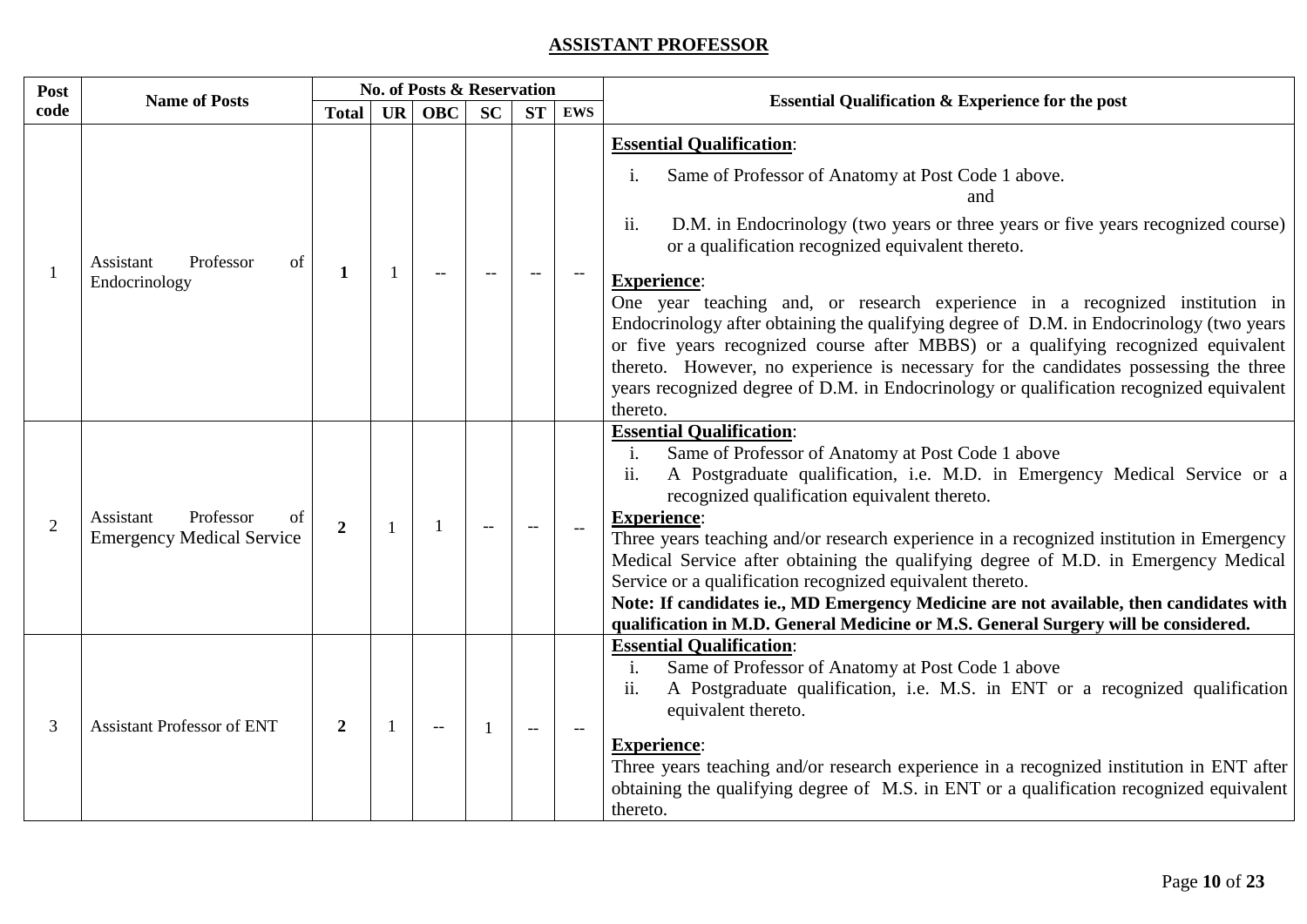| Post           | <b>Name of Posts</b>                                               |                  |                | <b>No. of Posts &amp; Reservation</b> |                                                     |           |            |                                                                                                                                                                                                                                                                                                                                                                                                                                                                                |
|----------------|--------------------------------------------------------------------|------------------|----------------|---------------------------------------|-----------------------------------------------------|-----------|------------|--------------------------------------------------------------------------------------------------------------------------------------------------------------------------------------------------------------------------------------------------------------------------------------------------------------------------------------------------------------------------------------------------------------------------------------------------------------------------------|
| code           |                                                                    | <b>Total</b>     | <b>UR</b>      | <b>OBC</b>                            | <b>SC</b>                                           | <b>ST</b> | <b>EWS</b> | <b>Essential Qualification &amp; Experience for the post</b>                                                                                                                                                                                                                                                                                                                                                                                                                   |
| $\overline{4}$ | <b>Assistant Professor of Forensic</b><br>Medicine                 | 1                |                | $-$                                   |                                                     |           |            | <b>Essential Qualification:</b><br>Same of Professor of Anatomy at Post Code 1 above<br>i.<br>ii.<br>A Postgraduate qualification, i.e. M.D. in Forensic Medicine or a recognized<br>qualification equivalent thereto.<br><b>Experience:</b><br>Three years teaching and/or research experience in a recognized institution in Forensic<br>Medicine after obtaining the qualifying degree of M.D. in Forensic Medicine or a<br>qualification recognized equivalent thereto.    |
| 5              | Professor<br>of<br>Assistant<br>Geriatric Medicine                 | $\boldsymbol{2}$ | $\overline{2}$ |                                       |                                                     |           |            | <b>Essential Qualification:</b><br>Same of Professor of Anatomy at Post Code 1 above<br>1.<br>ii.<br>A Postgraduate qualification, i.e. M.D. in Geriatric Medicine or a recognized<br>qualification equivalent thereto.<br><b>Experience:</b><br>Three years teaching and/or research experience in a recognized institution in Geriatric<br>Medicine after obtaining the qualifying degree of M.D. in Geriatric Medicine or a<br>qualification recognized equivalent thereto. |
| 6              | <b>Assistant Professor of Medical</b><br>Education & Tele Medicine | $\mathbf 1$      |                | $\overline{\phantom{a}}$              |                                                     | $-$       |            | <b>Essential Qualification (Non - Medical):</b><br>i. Post Graduate Qualifications, i.e. Master's Degree in Medical Education & Tele<br>Medicine or allied subjects.<br>A Doctorate (Ph. D) Degree from a recognized University/institute.<br>$\overline{11}$ .<br><b>Experience:</b><br>Three years' teaching and/or research experience in Medical Education & Tele Medicine<br>or subject concerned after obtaining the Doctorate Degree                                    |
| 7              | Professor<br>of<br>Assistant<br>Medicine                           | $\boldsymbol{2}$ |                | $\overline{2}$                        | $\hspace{0.05cm} -\hspace{0.05cm} -\hspace{0.05cm}$ | $-$       |            | <b>Essential Qualification:</b><br>Same of Professor of Anatomy at Post Code 1 above<br>1.<br>A Postgraduate qualification, i.e. M.D. in Medicine or a recognized qualification<br>$\overline{\mathbf{11}}$ .<br>equivalent thereto.<br><b>Experience:</b><br>Three years teaching and/or research experience in a recognized institution in Medicine<br>after obtaining the qualifying degree of M.D. in Medicine or a qualification recognized<br>equivalent thereto.        |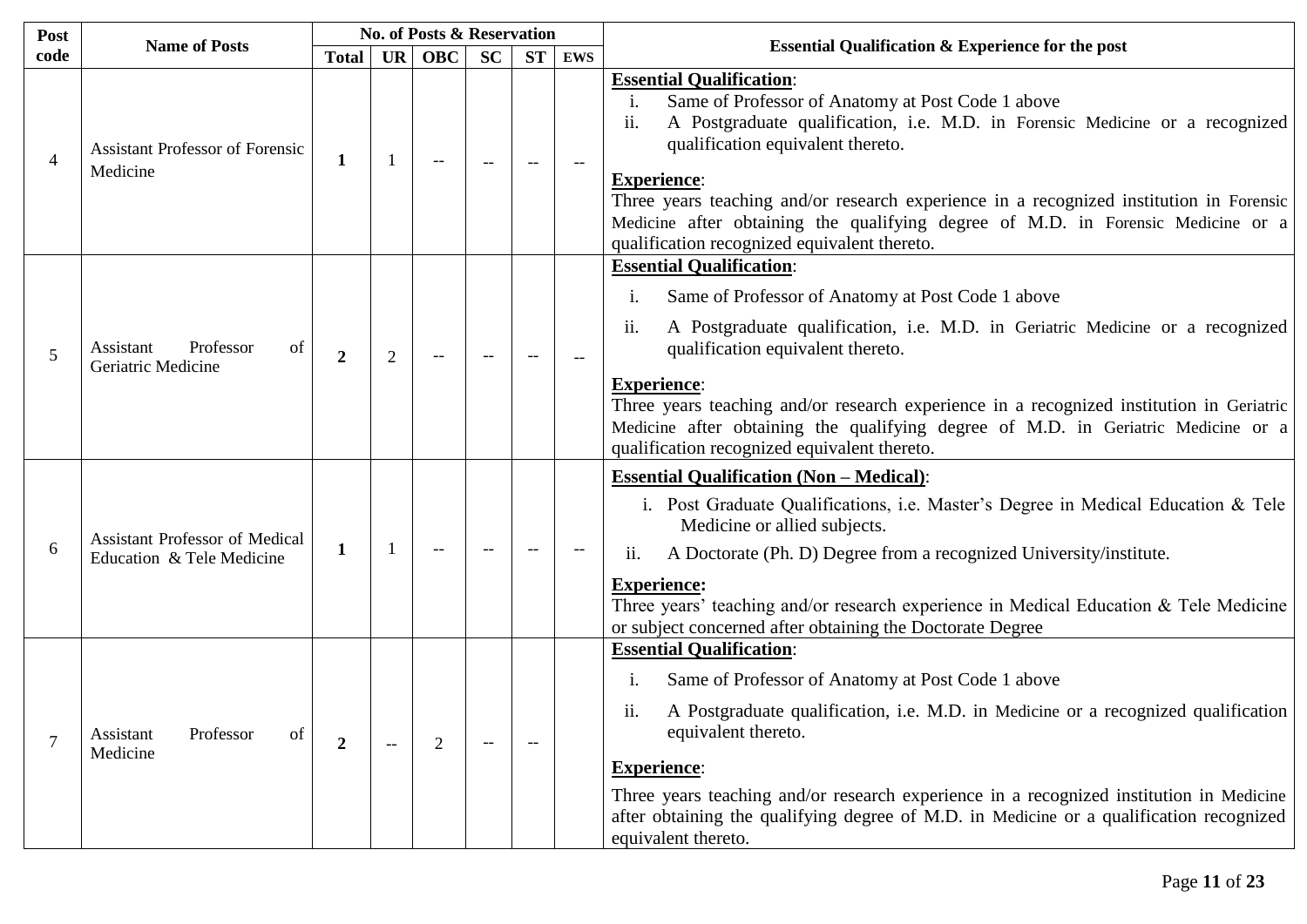| Post | <b>Name of Posts</b>                                    |                  |                | <b>No. of Posts &amp; Reservation</b> |           |           |            |                                                                                                                                                                                                                                                                                                                                                                                                                                                                                                                                                                                                                                                                                                                                       |
|------|---------------------------------------------------------|------------------|----------------|---------------------------------------|-----------|-----------|------------|---------------------------------------------------------------------------------------------------------------------------------------------------------------------------------------------------------------------------------------------------------------------------------------------------------------------------------------------------------------------------------------------------------------------------------------------------------------------------------------------------------------------------------------------------------------------------------------------------------------------------------------------------------------------------------------------------------------------------------------|
| code |                                                         | <b>Total</b>     | <b>UR</b>      | <b>OBC</b>                            | <b>SC</b> | <b>ST</b> | <b>EWS</b> | <b>Essential Qualification &amp; Experience for the post</b>                                                                                                                                                                                                                                                                                                                                                                                                                                                                                                                                                                                                                                                                          |
| 8    | Assistant Professor of<br>Neurosurgery                  | 1                | $-$            |                                       |           |           |            | <b>Essential Qualification:</b><br>Same of Professor of Anatomy at Post Code 1 above.<br>and<br>M.Ch. in Neuro-Surgery (two years or three years or five years recognized course)<br>ii.<br>or a qualification recognized equivalent thereto.<br><b>Experience:</b><br>One year teaching and, or research experience in a recognized institution in Neuro-<br>Surgery after obtaining the qualifying degree of M.Ch. in Neuro-Surgery (two years or five<br>years recognized course after MBBS) or a qualifying recognized equivalent thereto.<br>However, no experience is necessary for the candidates possessing the three years<br>recognized degree of M.Ch. in Neuro-Surgery or qualification recognized equivalent<br>thereto. |
| 9    | Professor<br>Assistant<br>of<br>Obstetrics & Gynecology | $\boldsymbol{2}$ | $\overline{2}$ |                                       |           |           |            | <b>Essential Qualification:</b><br>Same of Professor of Anatomy at Post Code 1 above<br>A Postgraduate qualification, i.e. M.D./M.S. in Obstetrics & Gynecology or a<br>$\overline{11}$ .<br>recognized qualification equivalent thereto.<br><b>Experience:</b><br>Three years teaching and/or research experience in a recognized institution in Obstetrics $\&$<br>Gynecology after obtaining the qualifying degree of M.D. / M.S. in Obstetrics & Gynecology<br>or a qualification recognized equivalent thereto.                                                                                                                                                                                                                  |
| 10   | Professor<br>Assistant<br>of<br>Ophthalmology           | $\mathbf{1}$     | $\mathbf{u}$   | -1                                    |           |           | $\sim$     | <b>Essential Qualification:</b><br>Same of Professor of Anatomy at Post Code 1 above<br>1.<br>A Postgraduate qualification, i.e. M.S. in Ophthalmology or a recognized<br>11.<br>qualification equivalent thereto.<br><b>Experience:</b><br>Three years teaching and/or research experience in a recognized institution in<br>Ophthalmology after obtaining the qualifying degree of M.S. in Ophthalmology or a<br>qualification recognized equivalent thereto.                                                                                                                                                                                                                                                                       |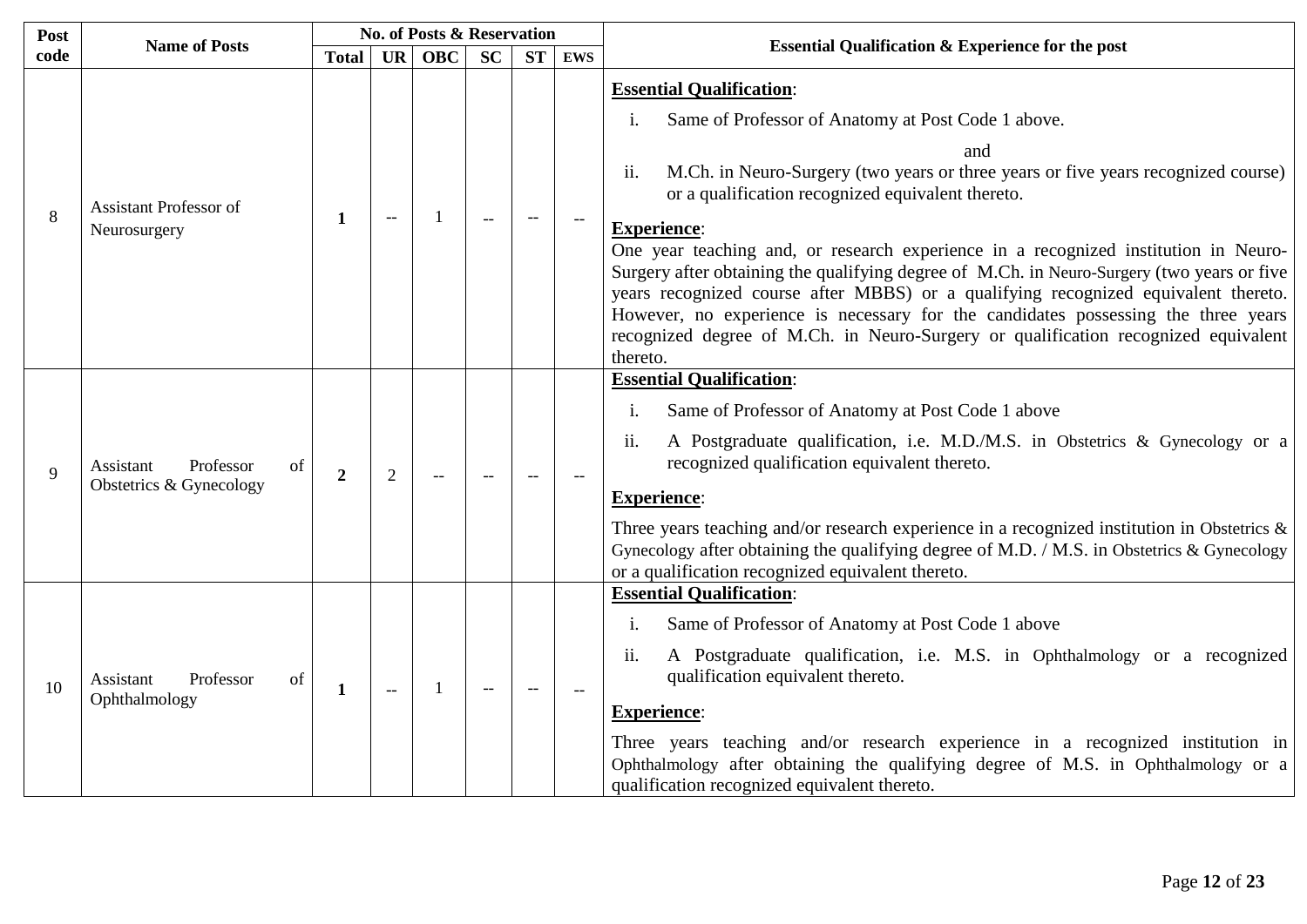| Post          | <b>Name of Posts</b>                         |                  |                          | <b>No. of Posts &amp; Reservation</b> |           |           |            | <b>Essential Qualification &amp; Experience for the post</b>                                                                                                                                                                                                                                                                                                                                                                                                                                                                                                                                                                                                                                                                                                                                                                                                                                                  |  |
|---------------|----------------------------------------------|------------------|--------------------------|---------------------------------------|-----------|-----------|------------|---------------------------------------------------------------------------------------------------------------------------------------------------------------------------------------------------------------------------------------------------------------------------------------------------------------------------------------------------------------------------------------------------------------------------------------------------------------------------------------------------------------------------------------------------------------------------------------------------------------------------------------------------------------------------------------------------------------------------------------------------------------------------------------------------------------------------------------------------------------------------------------------------------------|--|
| code          |                                              | <b>Total</b>     | <b>UR</b>                | <b>OBC</b>                            | <b>SC</b> | <b>ST</b> | <b>EWS</b> |                                                                                                                                                                                                                                                                                                                                                                                                                                                                                                                                                                                                                                                                                                                                                                                                                                                                                                               |  |
| <sup>11</sup> | Professor<br>Assistant<br>of                 | 1                | $\overline{\phantom{m}}$ | $-$                                   |           | $-$       |            | <b>Essential Qualification:</b><br>Same of Professor of Anatomy at Post Code 1 above<br>i.<br>ii.<br>A Postgraduate qualification, i.e. M.S in Orthopedics or a recognized qualification<br>equivalent thereto.                                                                                                                                                                                                                                                                                                                                                                                                                                                                                                                                                                                                                                                                                               |  |
|               | Orthopaedic surgery                          |                  |                          |                                       |           |           |            | <b>Experience:</b><br>Three years teaching and/or research experience in a recognized institution in Orthopedics<br>after obtaining the qualifying degree of M.S in Orthopedics or a qualification recognized<br>equivalent thereto.                                                                                                                                                                                                                                                                                                                                                                                                                                                                                                                                                                                                                                                                          |  |
| 12            | Professor<br>of<br>Assistant<br>Pharmacology | $\boldsymbol{2}$ | $\overline{2}$           | $-$                                   |           |           |            | FOR MEDICAL CANDIDATES:<br><b>Essential Qualification:</b><br>Same of Professor of Anatomy at Post Code 1 above<br>$\mathbf{1}$ .<br>A Postgraduate qualification, i.e. M.D. in Pharmacology or a recognized<br>ii.<br>qualification equivalent thereto.<br><b>Experience:</b><br>Three years teaching and/or research experience in a recognized institution in<br>Pharmacology after obtaining the qualifying degree of M.D. in Pharmacology or a<br>qualification recognized equivalent thereto.<br>FOR NON-MEDICAL CANDIDATES:<br><b>Essential Qualification:</b><br>Post Graduate Qualifications, i.e. Master's Degree in Pharmacology or allied<br>1.<br>subjects.<br>A Doctorate (Ph. D.) Degree from a recognized University/institute.<br>11.<br><b>Experience:</b><br>Three years' teaching and/or research experience in Pharmacology or subject concerned<br>after obtaining the Doctorate Degree |  |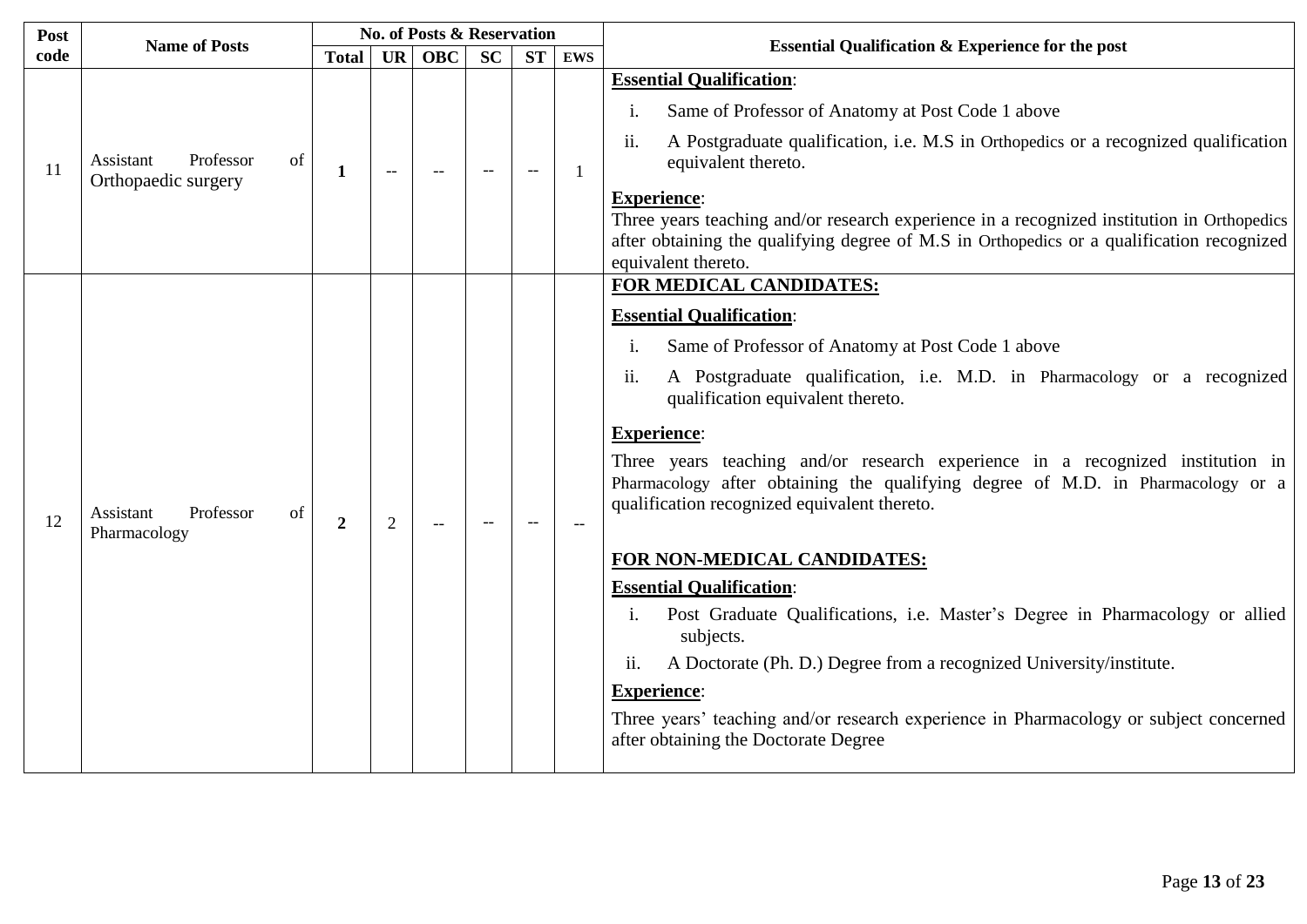| Post |                                             |                                                                                                                                                                                                                                                                                                                              |                                                                                                            |            |           |           |            |                                                                                                                                                                                                                                                                                                                                                                                                                                                                                                                                                                                                                                                                                                                                                   |
|------|---------------------------------------------|------------------------------------------------------------------------------------------------------------------------------------------------------------------------------------------------------------------------------------------------------------------------------------------------------------------------------|------------------------------------------------------------------------------------------------------------|------------|-----------|-----------|------------|---------------------------------------------------------------------------------------------------------------------------------------------------------------------------------------------------------------------------------------------------------------------------------------------------------------------------------------------------------------------------------------------------------------------------------------------------------------------------------------------------------------------------------------------------------------------------------------------------------------------------------------------------------------------------------------------------------------------------------------------------|
| code |                                             | <b>Total</b>                                                                                                                                                                                                                                                                                                                 | <b>UR</b>                                                                                                  | <b>OBC</b> | <b>SC</b> | <b>ST</b> | <b>EWS</b> | <b>Essential Qualification &amp; Experience for the post</b>                                                                                                                                                                                                                                                                                                                                                                                                                                                                                                                                                                                                                                                                                      |
|      |                                             |                                                                                                                                                                                                                                                                                                                              |                                                                                                            |            |           |           |            | <b>Essential Qualification:</b>                                                                                                                                                                                                                                                                                                                                                                                                                                                                                                                                                                                                                                                                                                                   |
|      |                                             |                                                                                                                                                                                                                                                                                                                              |                                                                                                            |            |           |           |            | Same of Professor of Anatomy at Post Code 1 above<br>1.                                                                                                                                                                                                                                                                                                                                                                                                                                                                                                                                                                                                                                                                                           |
| 13   | Professor<br>Assistant<br>of<br>Paediatrics | No. of Posts & Reservation<br><b>Name of Posts</b><br>$\overline{11}$ .<br>$\mathbf 1$<br>$-$<br>$-$<br>1.<br>ii.<br>Professor<br>of<br>1<br>$\overline{\phantom{a}}$<br>$\overline{a}$<br>$\mathbf{i}$ .<br>$\overline{11}$ .<br>Professor<br>of<br>1<br>$-$<br>$-$<br>$\overline{\phantom{a}}$<br>$\overline{\phantom{a}}$ | A Postgraduate qualification, i.e. M.D in Paediatrics or a recognized qualification<br>equivalent thereto. |            |           |           |            |                                                                                                                                                                                                                                                                                                                                                                                                                                                                                                                                                                                                                                                                                                                                                   |
|      |                                             |                                                                                                                                                                                                                                                                                                                              |                                                                                                            |            |           |           |            | <b>Experience:</b><br>Three years teaching and/or research experience in a recognized institution in Paediatrics<br>after obtaining the qualifying degree of M.D in Paediatrics or a qualification recognized<br>equivalent thereto.                                                                                                                                                                                                                                                                                                                                                                                                                                                                                                              |
| 14   | Assistant<br>Paediatric-Surgery             |                                                                                                                                                                                                                                                                                                                              |                                                                                                            |            |           |           |            | <b>Essential Qualification:</b><br>Same of Professor of Anatomy at Post Code 1 above<br>and<br>M.Ch. in Pediatric-Surgery (two years or three years or five years recognized<br>course) or a qualification recognized equivalent thereto.<br><b>Experience:</b><br>One year teaching and, or research experience in a recognized institution in Pediatric-<br>Surgery after obtaining the qualifying degree of M.Ch. in Pediatric-Surgery (two years or<br>five years course recognized after MBBS) or a qualification recognized equivalent<br>thereto. However, no experience is necessary for the candidates possessing the three years<br>recognized degree of M.Ch. in Paediatric-Surgery or qualification recognized equivalent<br>thereto. |
| 15   | Assistant<br>Radiotherapy                   |                                                                                                                                                                                                                                                                                                                              |                                                                                                            |            |           |           |            | <b>Essential Qualification:</b><br>Same of Professor of Anatomy at Post Code 1 above<br>A Postgraduate qualification, i.e. M.D. in Radiotherapy or a recognized<br>qualification equivalent thereto.<br><b>Experience:</b><br>Three years teaching and/or research experience in a recognized institution in<br>Radiotherapy after obtaining the qualifying degree of M.D. in Radiotherapy or a<br>qualification recognized equivalent thereto.                                                                                                                                                                                                                                                                                                   |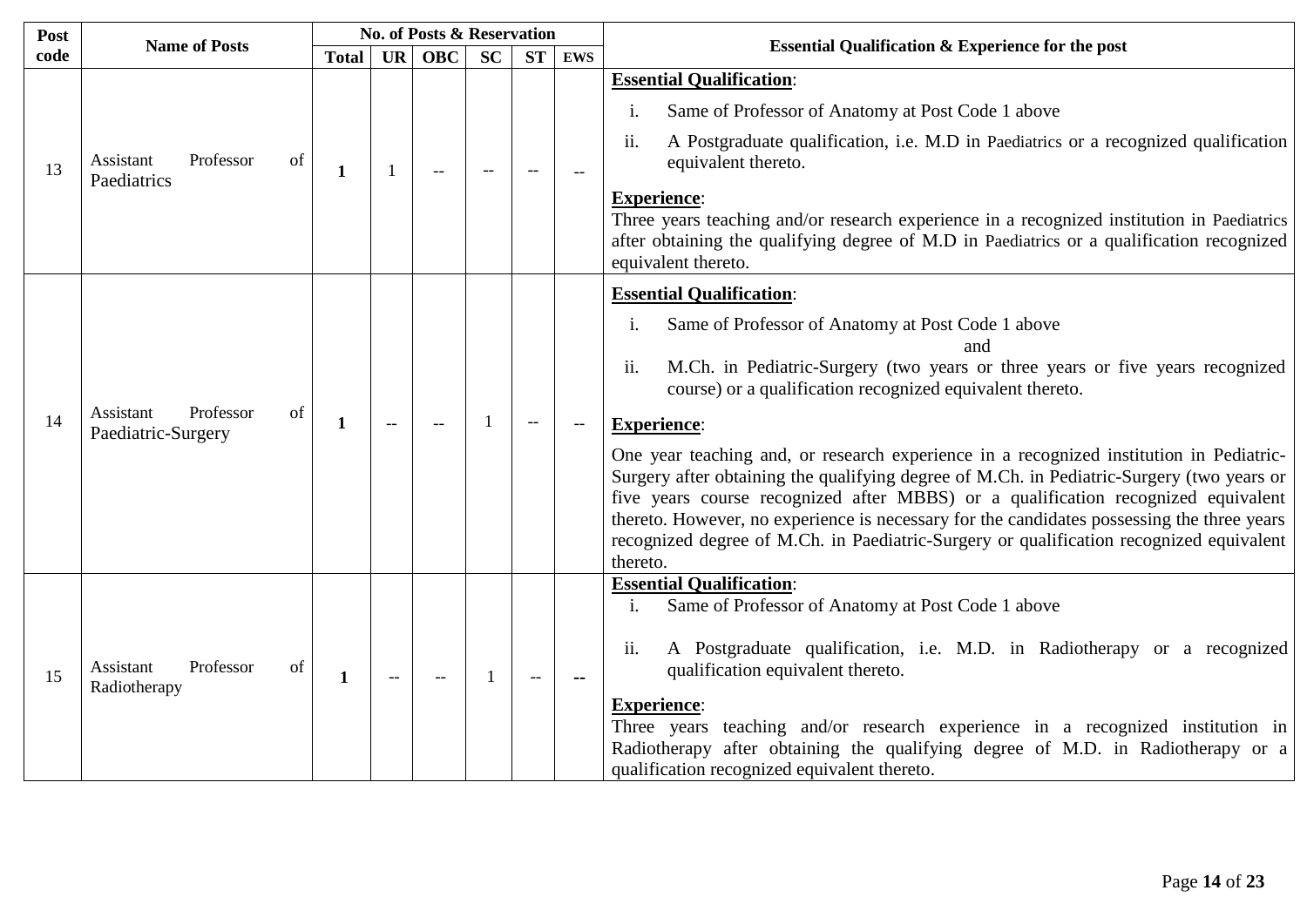| Post | <b>Name of Posts</b>                                        |              |           | <b>No. of Posts &amp; Reservation</b> |           |           |               | <b>Essential Qualification &amp; Experience for the post</b>                                                                                                                                                                                                                                                                                                                                                                                                                   |
|------|-------------------------------------------------------------|--------------|-----------|---------------------------------------|-----------|-----------|---------------|--------------------------------------------------------------------------------------------------------------------------------------------------------------------------------------------------------------------------------------------------------------------------------------------------------------------------------------------------------------------------------------------------------------------------------------------------------------------------------|
| code |                                                             | <b>Total</b> | <b>UR</b> | <b>OBC</b>                            | <b>SC</b> | <b>ST</b> | <b>EWS</b>    |                                                                                                                                                                                                                                                                                                                                                                                                                                                                                |
| 16   | <b>Assistant Professor of Surgery</b>                       | 2            |           | $- -$                                 |           |           | $\sim$ $\sim$ | <b>Essential Qualification:</b><br>Same of Professor of Anatomy at Post Code 1 above<br>A Postgraduate qualification, i.e. M.S. in Surgery or a recognized qualification<br>11.<br>equivalent thereto.<br><b>Experience:</b><br>Three years teaching and/or research experience in a recognized institution in Surgery after<br>obtaining the qualifying degree of M.S. in Surgery or a qualification recognized equivalent<br>thereto.                                        |
| 17   | of<br>Professor<br>Assistant<br><b>Transfusion Medicine</b> | 1            |           |                                       | $-$       |           |               | <b>Essential Qualification:</b><br>Same of Professor of Anatomy at Post Code 1 above<br>ii.<br>A Postgraduate qualification, i.e. M.S. in Transfusion Medicine or a recognized<br>qualification equivalent thereto.<br><b>Experience:</b><br>Three years teaching and/or research experience in a recognized institution in Transfusion<br>Medicine after obtaining the qualifying degree of M.S. in Transfusion Medicine or a<br>qualification recognized equivalent thereto. |

### **Mode of Selection:-**

## **The mode of selection will be PERSONAL INTERVIEW**

(In case a large number of applications is received for any discipline, then a written exam will be conducted for shortlisting the candidates for personal interview (OR) the Selection Committee may short-list the candidates for personal interview)

## **DETAILS OF APPLICATION FEES:**

| <b>CATEGORY</b>                      | <b>APPLICATION FEE</b>               |
|--------------------------------------|--------------------------------------|
| UR / OBC / EWSs                      | <b>Rs.500</b>                        |
| <b>SC/ST</b>                         | <b>Rs.250</b>                        |
| <b>PwD</b> (Persons with Disability) | <b>Exempted from application fee</b> |

### **MODE OF PAYMENT:**

 **A Demand Draft (DD)** in favour of **the Director, JIPMER, Puducherry payable at State Bank of India, JIPMER Branch**, **Puducherry-605006,** towards the application fee (non-refundable fee) should be **attached in original** with the application. *The application fee once remitted will not be refunded.*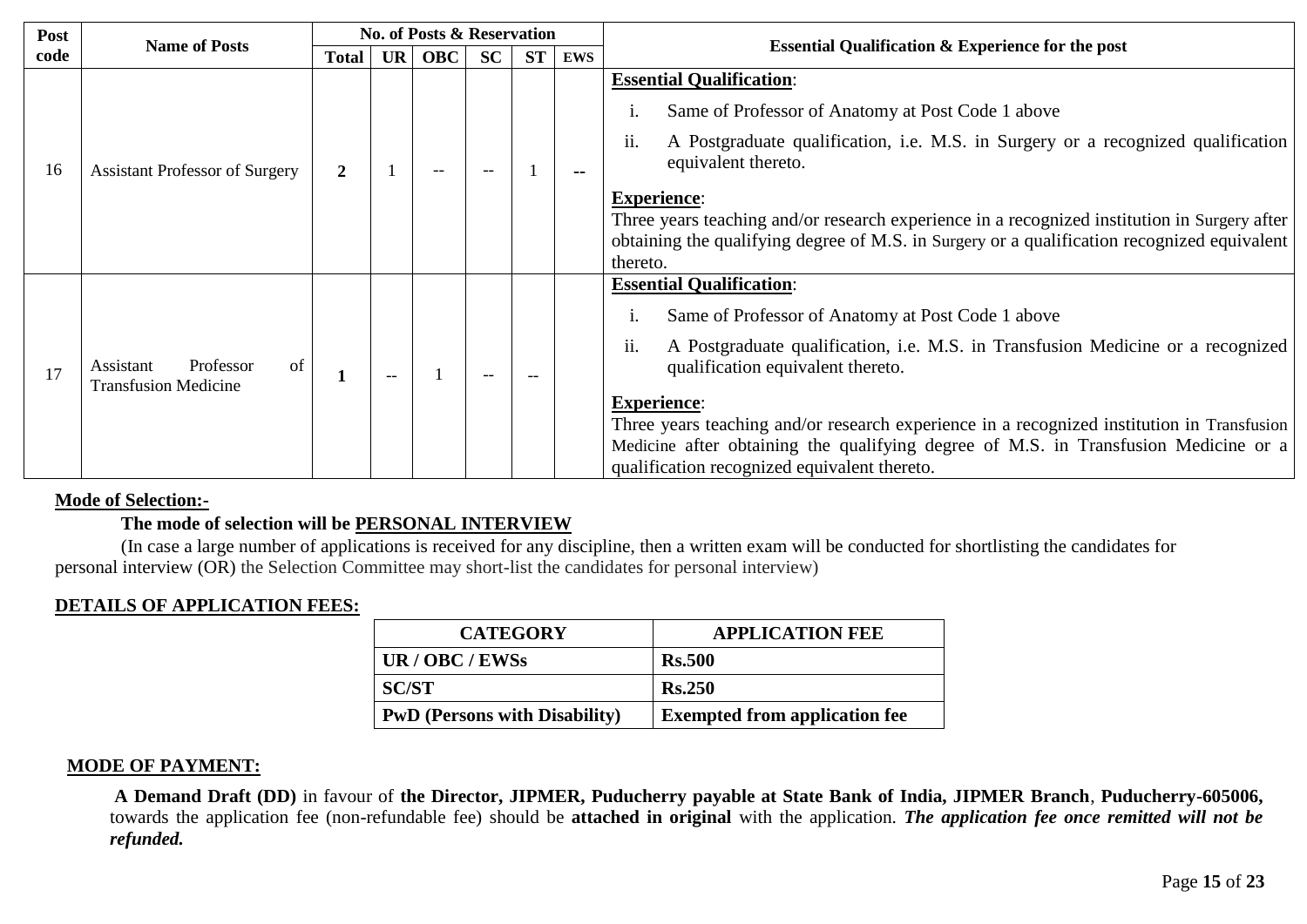## **DEFINITION OF CATEGORIES**

### i) *Unreserved (UR):-*

Unreserved stands for all applicants including OBC/ SC / ST / EWSs. (Only such SC/ST/OBC / EWSs candidates who are selected on the same standard as applied to general candidates shall be treated as own merit candidates. If any SC/ST/OBC / EWSs candidate is selected by getting any relaxation in age, etc., he/she shall be counted against reserved vacancies. Such a candidate cannot be considered for appointment against an unreserved vacancy)

### *ii) Other Backward Classes (OBC):-*

Applicants are required to ensure that he/she does not belong to the persons/sections(Creamy Layer) mentioned in Column 3 of the Schedule to the Government of India, Department of Personnel & Training O.M. No. 36012/22/93-Estt. (SCT) dated 08/09/93 which is modified vide OM No. 36033/3/2004 Estt. (Res.) dated 09/03/2004 or the latest notification of the Government of India (ie. Central list) in support of his/her claim.

Kindly click the following link to see the central list of OBC [http://www.ncbc.nic.in/User\\_Panel/CentralListStateView.aspx](http://www.ncbc.nic.in/User_Panel/CentralListStateView.aspx)

OBC Certificate must be in the format as mentioned in the **Annexure A**.

## **Certificate should NOT be older than ONE Year from the last date of receipt of application i.e. 30.08.2019.**

## *iii) Scheduled Caste / Tribe (SC / ST):-*

Applicants are required to produce the necessary certificate as prescribed in M.H.A., O.M., No. 42/21/49-N.G.S. dated the 28.1.1952, as revised in Dept. of Per-& A.R. letter No. 36012/6/76-Est. (S.CT), dated the 29.10.1977, to be produced by candidate belonging to a Scheduled Caste or a Scheduled Tribe in support of his/her claim.

SC/ST Certificate must be in the format as mentioned in the **Annexure B**

### *iv)* **Persons with Disability (PwD):-**

The minimum degree of disability should be 40% (Benchmark Disability) in order to be eligible for availing reservation for persons with specified disability. The Percentage of the candidates' disability will be assessed by JIPMER Medical Board and the decision of the JIPMER Medical Board will be final in this regard.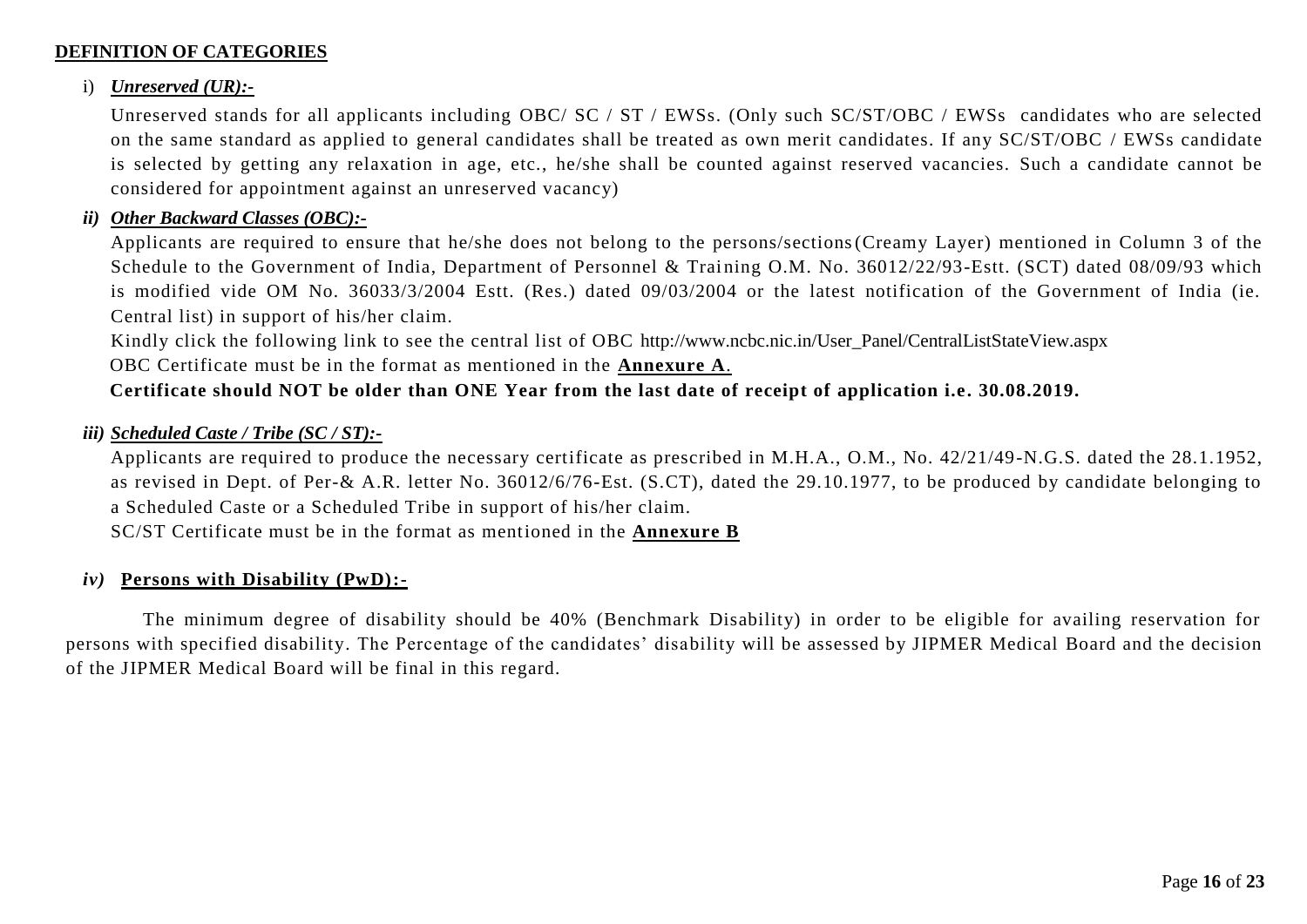#### *v) Economically Weaker Sections (EWSs):-*

Candidates who are not covered under the scheme of reservation for SCs, STs and OBCs and whose family has gross annual income below Rs.8.00 lakh (Rupees Eight Lakh Only) are to be identified as EWSs for benefit of reservation. Income shall also include income from all sources i.e. salary, agriculture, business, profession, etc. for the financial year prior to the year of application.

Also persons whose family owns or possesses any of the following assets shall be excluded from being identified as EWS, irrespective of the family income:-

i. 5 acres of agricultural land and above;

ii. Residential flat of 1000 sq. ft. and above;

iii. Residential plot of 100 sq. yards and above in notified municipalities;

iv. Residential plot of 200 sq. yards and above in areas other than the notified municipalities.

The property held by a "Family" in different locations or different places/cities would be clubbed while applying the land or property holding test to determine EWS status.

The term "Family" for this purpose will include the person who seeks benefit of reservation, his/her parents and siblings below the age of 18 years as also his/her spouse and children below the age of 18 years. (As per the Office Memorandum F.No.36039/1/2019 dt 31st January 2019 by Ministry of Personnel, Public Grievances & Pension & F.No.A11013/01/2019 dt. 28th February 2019 by Ministry of Health & Family Welfare, Government of India)

INCOME & ASSET Certificate must be in the format as mentioned in the **Annexure C**.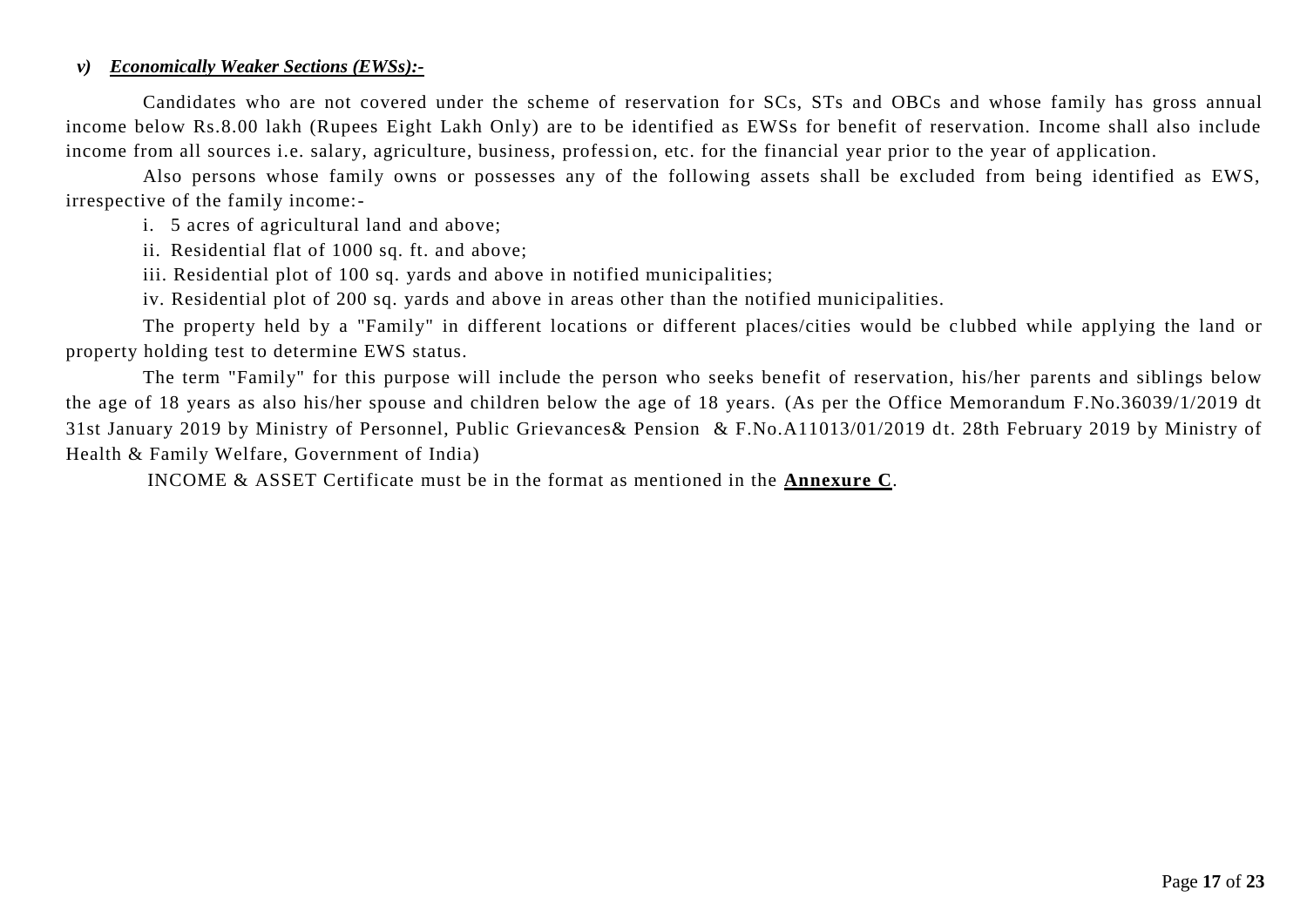## **GENERAL CONDITIONS**

- 1. The Jawaharlal Institute of Post graduate Medical Education & Research is an autonomous body established under Act of Parliament.
- 2. Service under the Institute is governed by that Act and the Rules & Regulations framed there under.
- 3. All the posts carry usual allowances as admissible to Central Government Employees as per Govt. of India from time to time.
- 4. Canvassing of any kind will lead to disqualification.
- 5. Last Date for receipt of filled in application will be on or before **30.08.2019 (Friday) till 04.30 PM.**
- 6. **As per the approval of the competent authority, in case suitable candidates with required experience are not available** for the post of **Professor in various disciplines mentioned above, the same may be operated at the level of Additional Professor in Level 13A2 ( 148200- 211400 ) as per 7th CPC and other allowances as admissible + NPA (NPA applicable only to Medical candidates). Persons, who are eligible for consideration for appointment to the post of Additional Professor only, may submit their application in the prescribed form downloaded from the website along with all the necessary documents with clear superscription on the envelope that the Application is for the post of Additional Professor with the following qualification & experience for the same:**

**Qualification & experience for the post of Additional Professor in various disciplines' mentioned above:**

**Essential Qualifications:** Same as Professor in the respective discipline mentioned above.

- **Experience :-** Ten years teaching and, or research experience in the discipline or subject concerned after obtaining the Post graduate qualification or Doctorate degree.
- Age Limit: Not exceeding 58 years as on closing date.
- 7. The crucial date for Age limit and experience will be the last date of receipt of application i.e. **30.08.2019 (Friday)**
- 8. The persons belonging to SC/ST/OBC/Physically Handicapped persons must submit the certificate in the requisite proforma duly issued by the authority concerned.
- 9. **While forwarding the application through proper channel,** a certificate to the effect that Central Government / State Government / Union Territory or the parent Department/Organizations has **"No Objection"** to the appointment of officer concerned may also be sent to this Institute along with the application **(As prescribed in the format – Annexure- D)**
- 10. Application for the post shall be in the prescribed proforma available in the JIPMER website (**www.jipmer.edu.in)**.
- 11. **Only Indian Nationals are eligible to apply**. The Institute reserves the right to decide the number of posts to be filled up.
- 12. **Application incomplete in any respect or received after due date i.e. 30.08.2019 (Friday) or without application fee will be summarily rejected**. The Institute will not be responsible for any postal delays and no correspondence in this regard will be entertained.
- 13. Selection for the post of **Professor & Assistant Professor** will be held by conducting an **interview**, for which **date and time will be intimated to the eligible candidates by email only and the same will be published** in the JIPMER website also (www.jipmer.edu.in). No communication would be sent by post.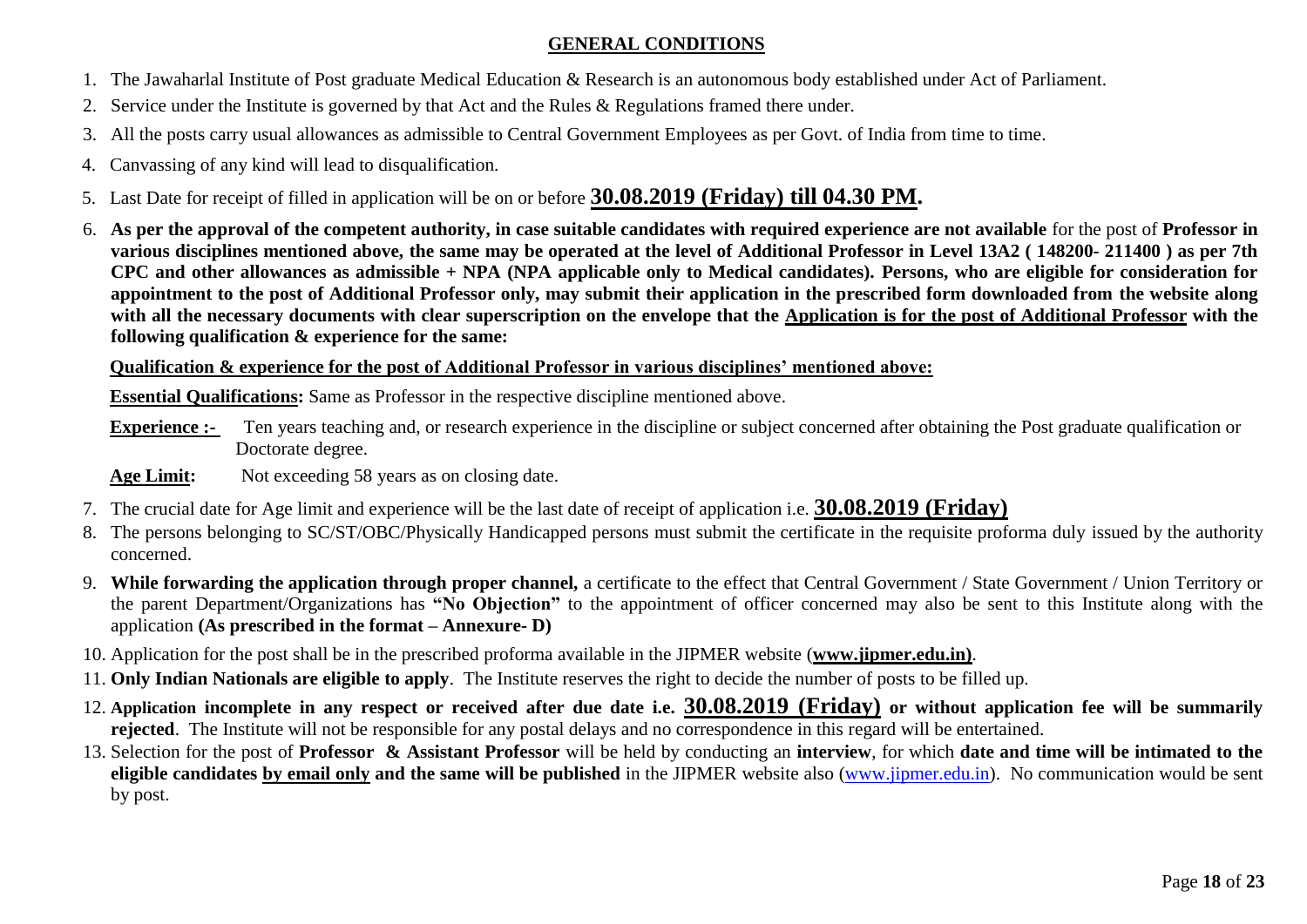- 14. The prescribed qualification is minimum and mere possessing the same does not entitle any candidate for selection.
- 15. The appointment is full time and private practice of any type is prohibited.
- 16. The waitlist/reserve list to be operated only if the selected candidate either does not join thereby causing a replacement vacancy or joins but resigns or dies within one year of joining.
- 17. **A completed application should have the following documents invariably sent along with the application.**
	- **1. Application form**
	- **2. Brief of the Candidates (Annexure – II)**
	- **3. Filled Power Point Presentation (Annexure – III)**
	- **4. Mark sheets and degrees Certificates**
	- **5. Registration Certificates**
	- **6. Proof of Age**
	- **7. Caste Certificate ST/SC/OBC/EWSs (In the prescribed format as per GoI norms) (If applicable)**
	- **8. Experience Certificates**
	- **9. NOC (No Objection Certificate) for those Candidates who are working in Govt. Organization (if applicable)**
	- **10. Any other relevant documents.**

**In addition to that, the candidates are informed that the soft copy of all the above mentioned certificates to be sent through e-mail –Id :** facultyrect19@gmail.com

**The Deputy Director (Admin) Admin-I Recruitment Cell Second Floor, Administrative Block JIPMER, Puducherry-605 006**

| The envelope should be super-scribed "APPLICATION FOR THE POST OF | in the discipline of | along with |
|-------------------------------------------------------------------|----------------------|------------|
| below mentioned documents.                                        |                      |            |

## **DIRECTOR**

**To**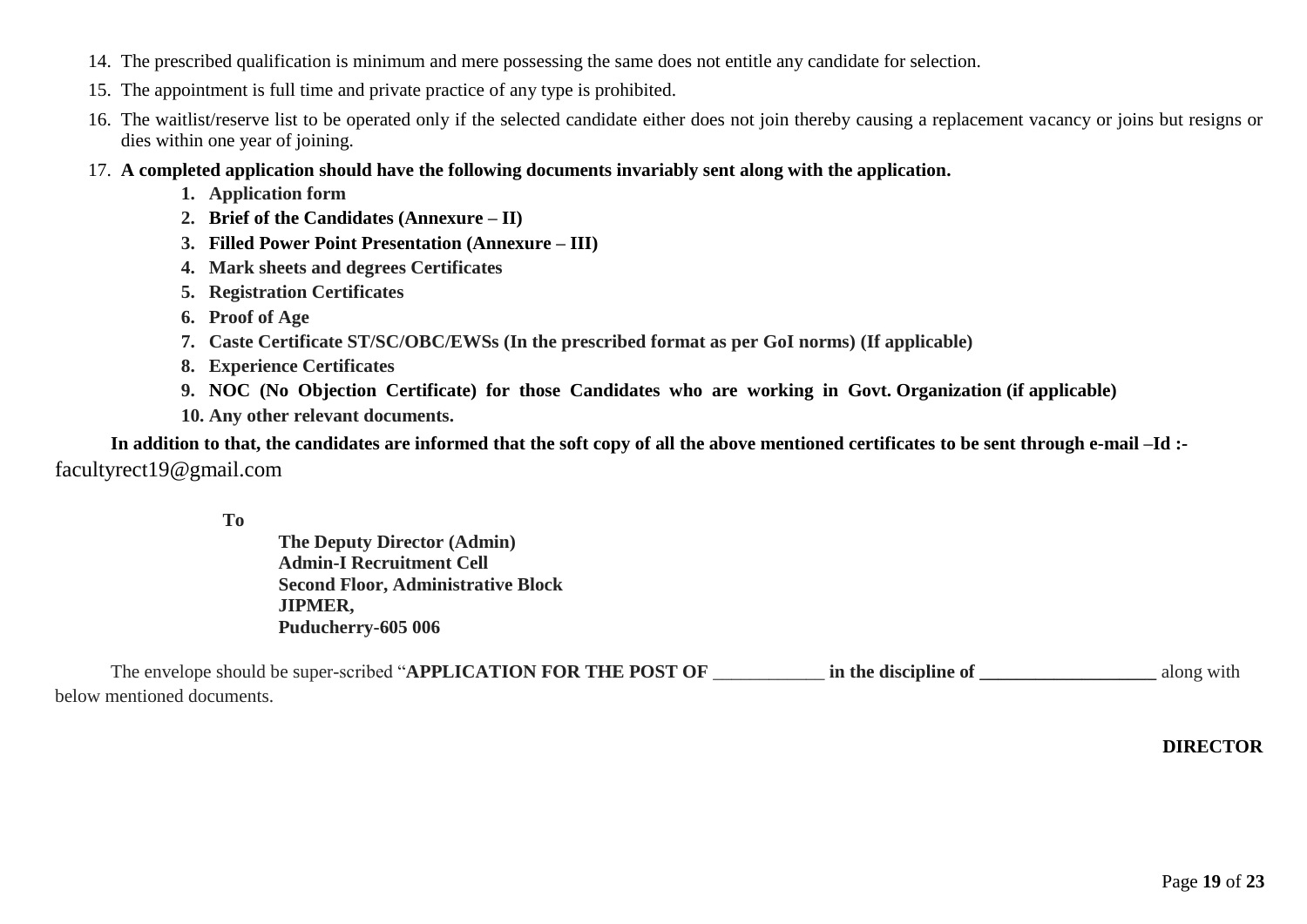## **ANNEXURE-A**

#### **PROFORMA FOR OTHER BACKWARD CLASS (OBC) CERTIFICATE**

#### **(Certificate to be Produced by other Backward Classes applying for Admission to Central Educational Institutions (CEIs), Under The Government of India)**

|                 | This is to certify that Shri /Smt./Kum.                                                          | Son/Daughter of                                                                                                                 |        |
|-----------------|--------------------------------------------------------------------------------------------------|---------------------------------------------------------------------------------------------------------------------------------|--------|
|                 |                                                                                                  | District/Division________________________                                                                                       | in the |
|                 |                                                                                                  | State belongs to the <u>contract and community</u> which is recognized as a                                                     |        |
|                 | backward class under:                                                                            |                                                                                                                                 |        |
| (i)             | 13/09/93.                                                                                        | Resolution No. 12011/68/93-BCC(C) dated 10/09/93 published in the Gazette of India Extraordinary part I Section I No. 186 dated |        |
| (ii)            | I No. 163 dated 20/10/94.                                                                        | Resolution No. 12011/9/94-BCC dated 19/10/94-BCC dated 19/10/94 published in the Gazette of India Extraordinary part I Section  |        |
| (iii)<br>(iv)   | Resolution No. 12011/96/94-BCC dated 09/03/96.                                                   | Resolution No. 12011/7/95-BCC dated 24/05/95 published in the Gazette of India Extraordinary part I Section I dated 25/05/95.   |        |
| (v)             | 11/12/96.                                                                                        | Resolution No. 12011/44/94-BCC dated 06/12/96 published in the Gazette of India Extraordinary part I Section I No. 210 dated    |        |
| (vi)            | Resolution No. 12011/13/97-BCC dated 03/12/97.                                                   |                                                                                                                                 |        |
| (vii)<br>(viii) | Resolution No. 12011/99/94-BCC dated 11/12/97.<br>Resolution No. 12011/68/98-BCC dated 27/10/99. |                                                                                                                                 |        |
| (ix)            | 06/12/99.                                                                                        | Resolution No. 12011/88/99-BCC dated 06/12/99 published in the Gazette of India Extraordinary Part I Section I No. 270 dated    |        |
| (x)             | 04/04/2000.                                                                                      | Resolution No. 12011/36/99-BCC dated 04/04/2000 published in the Gazette of India Extraordinary Part I Section I No. 71 dated   |        |
| (xi)            | 21/09/2000.                                                                                      | Resolution No. 12011/44/99-BCC dated 21/09/2000 published in the Gazette of India Extraordinary Part I Section 1 No. 210 dated  |        |
| (xii)           | Resolution No. 12016/09/2000-BCC dated 06/09/2001.                                               |                                                                                                                                 |        |

- 
- (xiii) Resolution No. 12011/01/2001-BCC dated 19/06/2003.
- (xiv) Resolution No. 12011/04/2002-BCC dated 13/01/2004.
- (xv) Resolution No. 12011/09/2004-BCC dated 16/01/2006 published in the Gazette of India Extraordinary Part I Section I No. 210 dated 16/01/2006.

Shri/Smt./Kum. \_\_\_\_\_\_\_\_\_\_\_\_\_\_\_\_\_\_\_\_\_\_\_\_\_and/or his family ordinarily reside(s) in the\_\_\_\_\_\_\_\_\_\_\_\_\_\_\_\_\_\_\_\_\_\_\_\_\_\_\_\_\_\_\_\_\_\_

District/Division of **Executive State.** 

This is also to certify that he/she does not belong to the persons/sections (Creamy Layer) mentioned in Column 3 of the Scheduled to the Government of India. Department of Personnel & Training O.M. No. 36012/22/93-Estt. (SCT ) dated 08/09/93 which is modified vide OM No. 36033/3/2004 Estt. (Res.) dated 09/03/2004 or the latest notification of the Government of India. Dated :

#### **NOTE:**

#### **District Magistrate/Competent Authority Seal**

- a. The Term Ordinarily used here will have the same meaning as in Section 20 of the Representation of the People Act, 1950.
- b. The authorities competent to issue Caste Certificates are indicated below:
- i. District Magistrate/Additional Magistrate/Collector/Deputy Commissioner/Additional Deputy Commissioner/Deputy Collector/Ist Class Stipendiary Magistrate/Sub-Divisional Magistrate/ Taluka Magistrate/Executive Magistrate/Extra Assistant Commissioner (not below the rank of Ist Class Stipendiary Magistrate.)
- ii. Chief Presidency Magistrate/Additional Chief Presidency Magistrate/Presidency Magistrate.
- iii. Revenue Officer not below the rank of Tehsildar.
- iv. Sub-Divisional Officer of the area where the candidate and/or his family resides.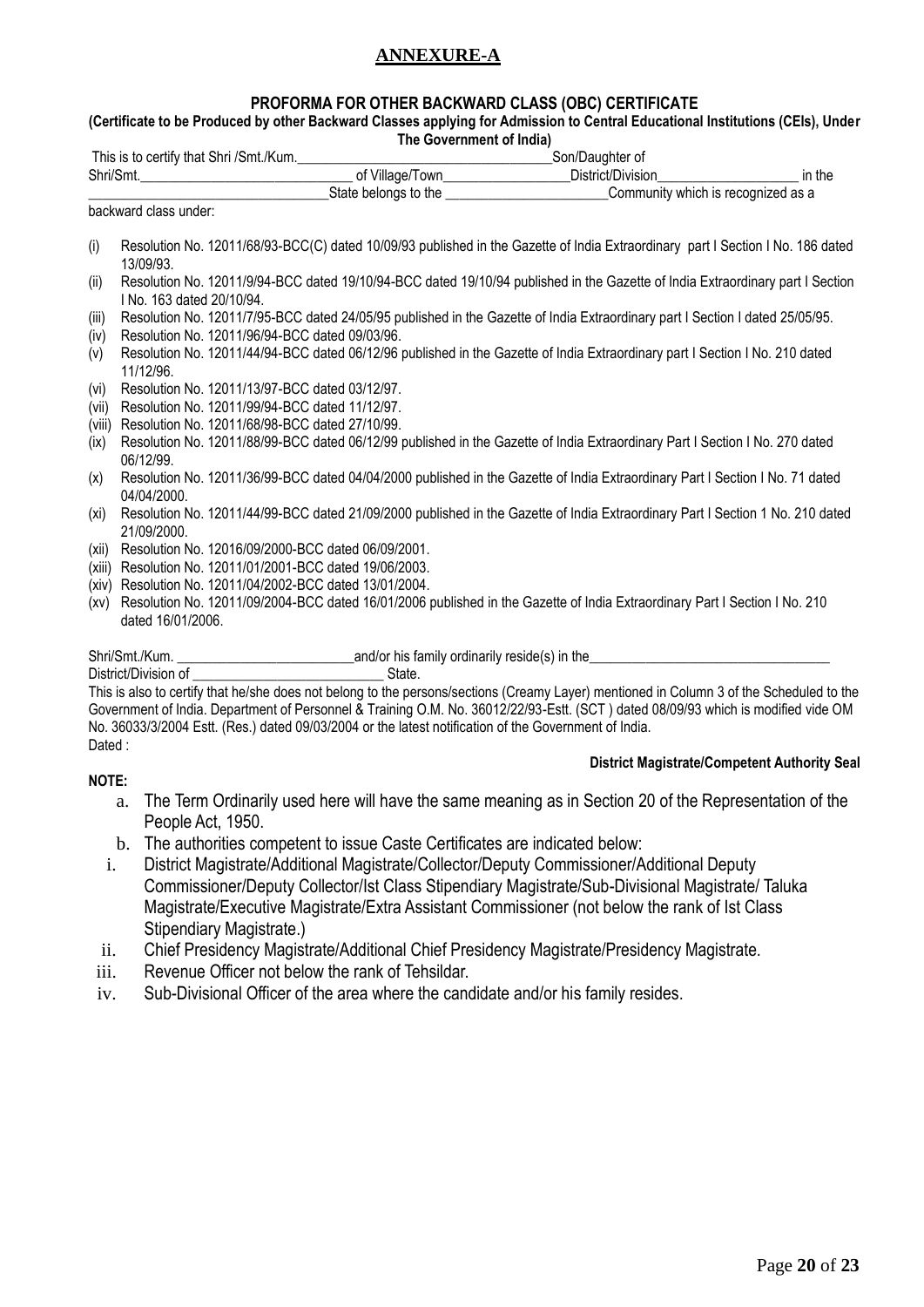## **ANNEXURE-B**

## **FORM OF SC/ST CERTIFICATE PRESCRIBED**

#### **Form of certificate as prescribed in M.H.A., O.M., No.42/21/49-N.G.S. dated the 28.1.1952, as revised in Dept. of Per. & A.R. letter No.36012/6/76-Est. (S.C.T.), dated the 29.10.1977, to be produced by candidate belonging to a Scheduled Caste or a Scheduled Tribe in support of his/her claim.**

This is to certify that Shri./Smt./Kum.\*………………………… son/daughter\* of ………………………… of village/town\* …………………………. in district/Division\* of the State/Union Territory\*……………….. belongs to the …………………………… Caste/Tribe which is recognised as a Scheduled Caste/Scheduled Tribe\* under: The Constitution (Scheduled Caste) Order, 1950 The Constitution (Scheduled Tribe) Order, 1950 The Constitution (Scheduled Caste) (Union Territories) Order, 1951 The Constitution (Scheduled Tribe) (Union Territories) Order, 1951 (as amended by the Scheduled Caste and Scheduled Tribes Lists (Modification) Order, 1956, the Bombay Re-organization Act, 1960, the Punjab Re-organization Act, 1966, the State of Himachal Pradesh Act, 1970 the North Eastern Areas (Re-organization) Act, 1971 and the Scheduled Castes and Scheduled Tribes Orders (Amendment) Act, 1976). The Constitution (Jammu and Kashmir) Scheduled Caste Order, 1956. The Constitution (Andaman and Nicobar Islands) Scheduled Tribes Order, 1959. The Constitution (Dadra and Nagar Haveli) Scheduled Caste Order, 1962. The Constitution (Dadra and Nagar Haveli) Scheduled Tribes Order, 1962. The Constitution (Puducherry) Scheduled Caste Order, 1964. The Constitution (Uttar Pradesh) (Scheduled Tribes) Order, 1967. The Constitution (Goa, Daman & Diu) Scheduled Caste order, 1968. The Constitution (Goa, Daman & Diu) Scheduled Tribes Order, 1968. The Constitution (Nagaland) Scheduled Tribes Order, 1970. The Constitution (Sikkim) Scheduled Caste Order, 1978. The Constitution (Sikkim) Scheduled Tribes Order, 1978. The Constitution (Puducherry) Scheduled Tribes Order,2016 1. Applicable in the case of Scheduled Caste/Schedule Tribe persons who have migrated from one State/Union Territory Administration: This certificate is issued on the basis of the Scheduled Caste/Scheduled Tribe certificate issued to Shri/Smt\*………………………… father/mother of Shri/Smt/Kum\*………………….. of village/town\* in District/Division\* …………………………. of the State/Union Territory\* …………………….. who belongs to the caste/tribe which is recognised as a Scheduled Caste/Scheduled Tribe\* in the State/Union Territory\* …………………… issued by the (name of prescribed authority) vide their No……………………… date …………………… Shri\*/Smt\*/Kum\*………………….. and/or his/her\* family ordinary reside(s) in village/ town\*…………………. of the State/Union Territory of ……………………. Signature …………………… Place ……………………….. \*\*Designation ………..........…… Date ………………………. State/Union Territory (With seal of Office)

\* Please delete the words which are not applicable.

please quote specific Presidential Order. Delete the paragraph which is not applicable. Should be signed by the Authorities empowered to issue Scheduled Caste/Scheduled Tribe certificates as specified above.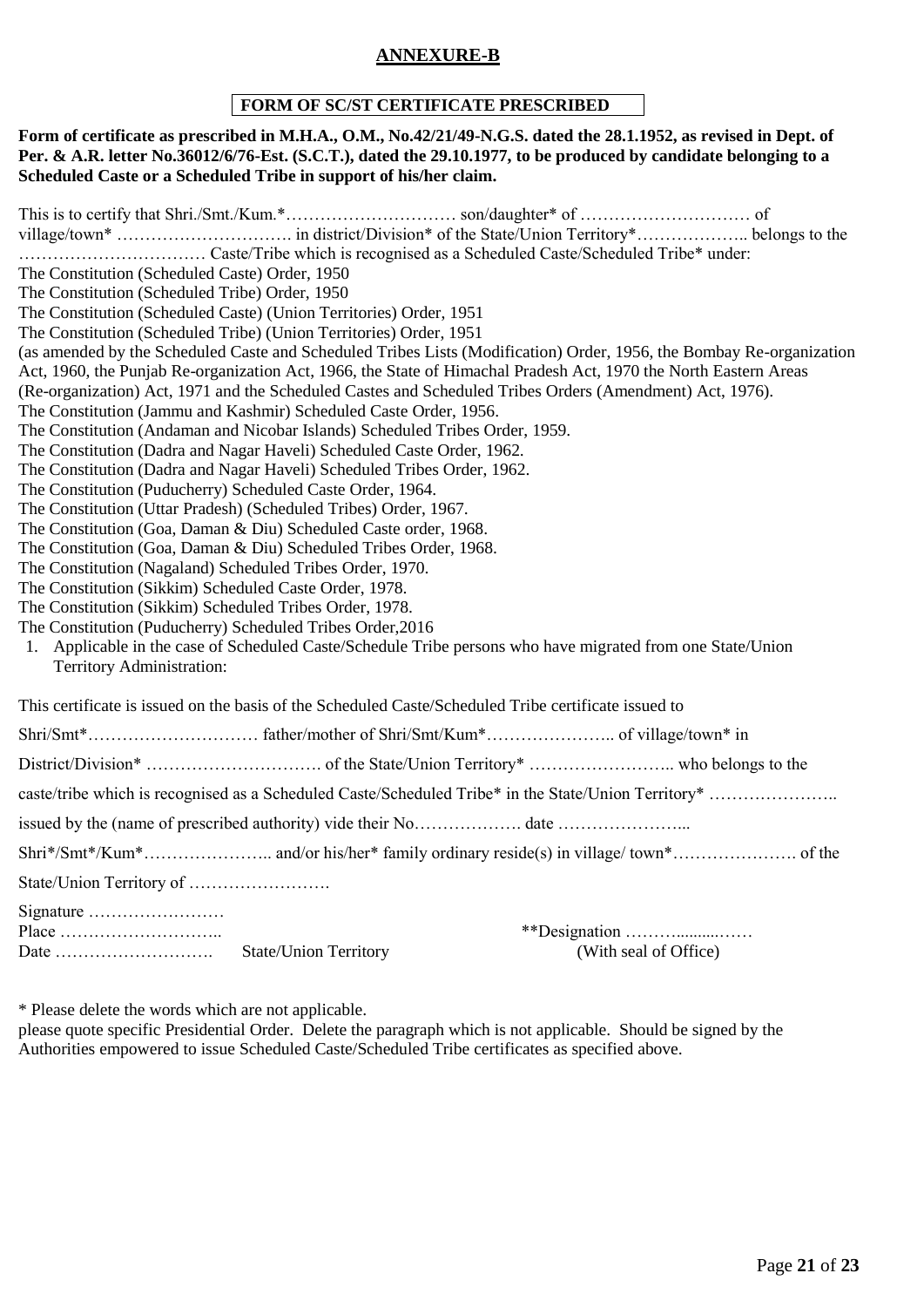### **ANNEXURE-C**

**[Government of \_\_\_\_\_\_\_\_\_\_\_\_\_\_\_\_\_\_\_\_**

# **(Name & Address of the authority issuing the certificates) INCOME & ASSET CERTIFICATE TO\* BE PRODUCED BY ECONOMICALLY WEAKER SECTIONS**

| Certificate No.                                                                                                                                                                                                                                                                            |                                            | Date:                                                                                        |    |
|--------------------------------------------------------------------------------------------------------------------------------------------------------------------------------------------------------------------------------------------------------------------------------------------|--------------------------------------------|----------------------------------------------------------------------------------------------|----|
|                                                                                                                                                                                                                                                                                            | VALID FOR THE YEAR_____________            |                                                                                              |    |
| Son/Daughter/Wife<br>of                                                                                                                                                                                                                                                                    |                                            | Permanent resident                                                                           | of |
|                                                                                                                                                                                                                                                                                            |                                            |                                                                                              |    |
|                                                                                                                                                                                                                                                                                            |                                            |                                                                                              |    |
| whose photograph is attested below belongs to Economically weaker Sections, since the gross annual<br>income * of his/her family ** is below Rs.8 lakh (Rupees Eight Lakh Only) for the financial<br>year________. His/Her Family does not own or possess any of the following assets **** |                                            |                                                                                              |    |
| I.                                                                                                                                                                                                                                                                                         | 5 acres of agricultural land and above;    |                                                                                              |    |
| II.                                                                                                                                                                                                                                                                                        | Residential flat of 1000 Sq.ft. and above: |                                                                                              |    |
| III.                                                                                                                                                                                                                                                                                       |                                            | Residential plot of 100 sq. yards and above in notified municipalities;                      |    |
| IV.                                                                                                                                                                                                                                                                                        |                                            | Residential plot of 200 sq. yards and above in areas other than the notified municipalities. |    |
| $\overline{2}$                                                                                                                                                                                                                                                                             |                                            |                                                                                              |    |
| recognized as a Scheduled Caste, Scheduled Tribe and Other Backward Classes (Central List)                                                                                                                                                                                                 |                                            |                                                                                              |    |
|                                                                                                                                                                                                                                                                                            |                                            | Signature with seal of Office                                                                |    |
|                                                                                                                                                                                                                                                                                            |                                            |                                                                                              |    |
|                                                                                                                                                                                                                                                                                            |                                            |                                                                                              |    |
| <b>Recent Passport</b><br>size<br>attested photograph of<br>the applicant                                                                                                                                                                                                                  |                                            |                                                                                              |    |

\*Note l:. Income covered all sources i.e. salary, agriculture, business, profession, etc.

 \*\*Note 2:The term "Family" for this purpose include the person, who seeks benefit of reservation, his/her parents and siblings below the age of 18 years as also his/her spouse and children below the age of 18 years

 \*\*\*Note 3: The property held by a "Family" in different locations or different places/cities have been clubbed while applying the land or property holding test to determine EWS status.

## **The Income and Asset Certificate should be issued by any one of the following authorities in the above prescribed format shall only be accepted as proof of candidate's claim as belonging to EWS**

- 1. District Magistrate/Additional District Magistrate/ Collector/ Deputy Commissioner/Additional Deputy Commissioner/1st Class Stipendary Magistrate/ Sub-Divisional Magistrate/ Taluka Magistrate/ Executive Magistrate/ Extra Assistant Commissioner
- 2. Chief Presidency Magistrate/Additional Chief Presidency Magistrate/ Presidency Magistrate
- 3. Revenue Officer not below the rank of Tehsildar and
- 4. Sub-Divisional Officer or the area where the candidate and/or his family normally resides.